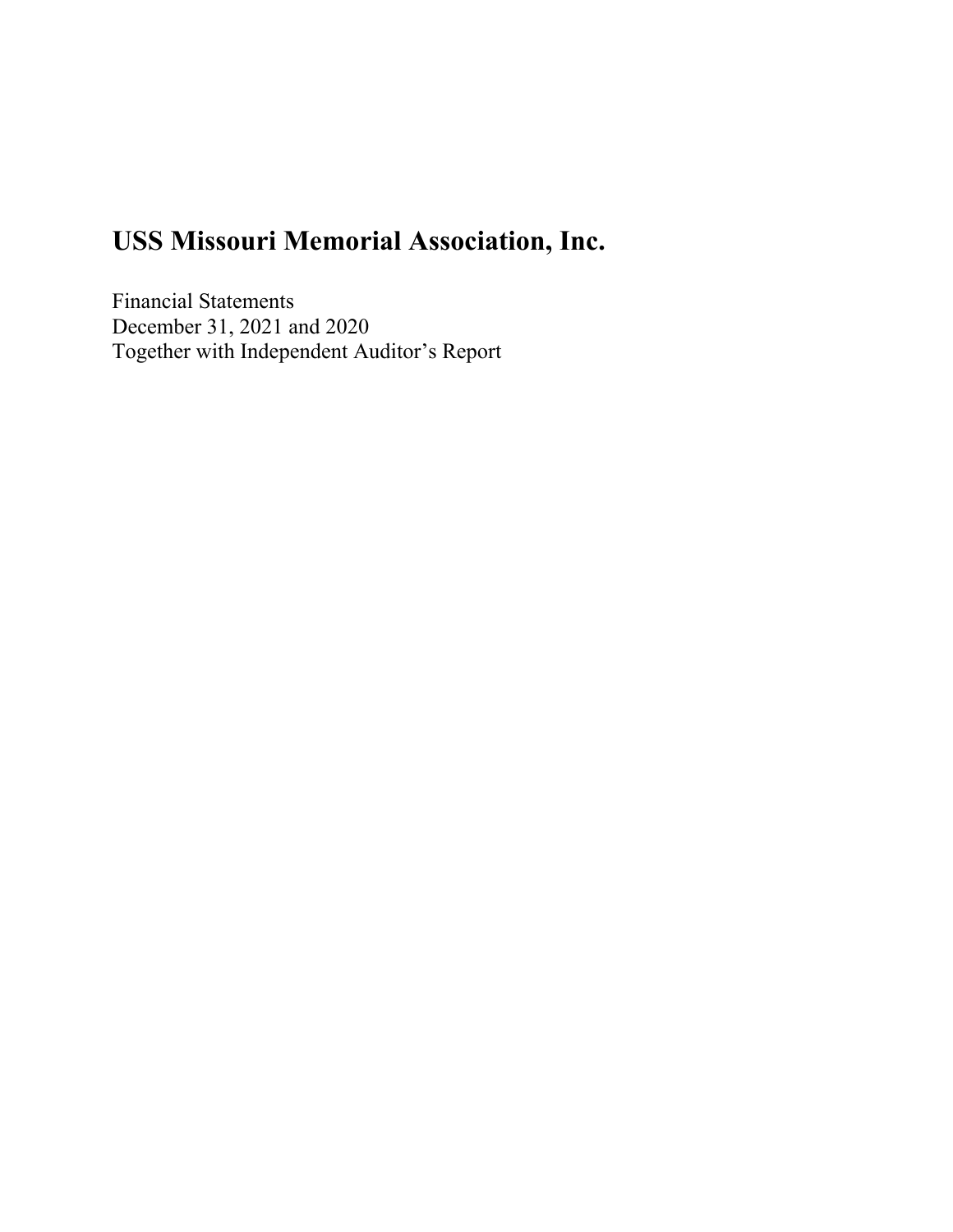

A Hawaii Limited Liability Partnership

#### **Independent Auditor's Report**

To the Board of Directors of USS Missouri Memorial Association, Inc.:

#### **Opinion**

We have audited the financial statements of USS Missouri Memorial Association, Inc. (the Association), which comprise the statements of financial position as of December 31, 2021 and 2020, the related statements of activities, functional expenses, and cash flows for the years then ended, and the related notes to the financial statements.

In our opinion, the accompanying financial statements present fairly, in all material respects, the financial position of the Association as of December 31, 2021 and 2020, and the changes in net assets and its cash flows for the years then ended in accordance with accounting principles generally accepted in the United States of America.

#### **Basis for Opinion**

We conducted our audits in accordance with auditing standards generally accepted in the United States of America (GAAS). Our responsibilities under those standards are further described in the Auditor's Responsibilities for the Audit of the Financial Statements section of our report. We are required to be independent of the Association and to meet our other ethical responsibilities, in accordance with the relevant ethical requirements relating to our audits. We believe that the audit evidence we have obtained is sufficient and appropriate to provide a basis for our audit opinion.

#### **Responsibilities of Management for the Financial Statements**

Management is responsible for the preparation and fair presentation of the financial statements in accordance with accounting principles generally accepted in the United States of America, and for the design, implementation, and maintenance of internal control relevant to the preparation and fair presentation of financial statements that are free from material misstatement, whether due to fraud or error.

In preparing the financial statements, management is required to evaluate whether there are conditions or events, considered in the aggregate, that raise substantial doubt about the Association's ability to continue as a going concern within one year after the date that the financial statements are issued or available to be issued.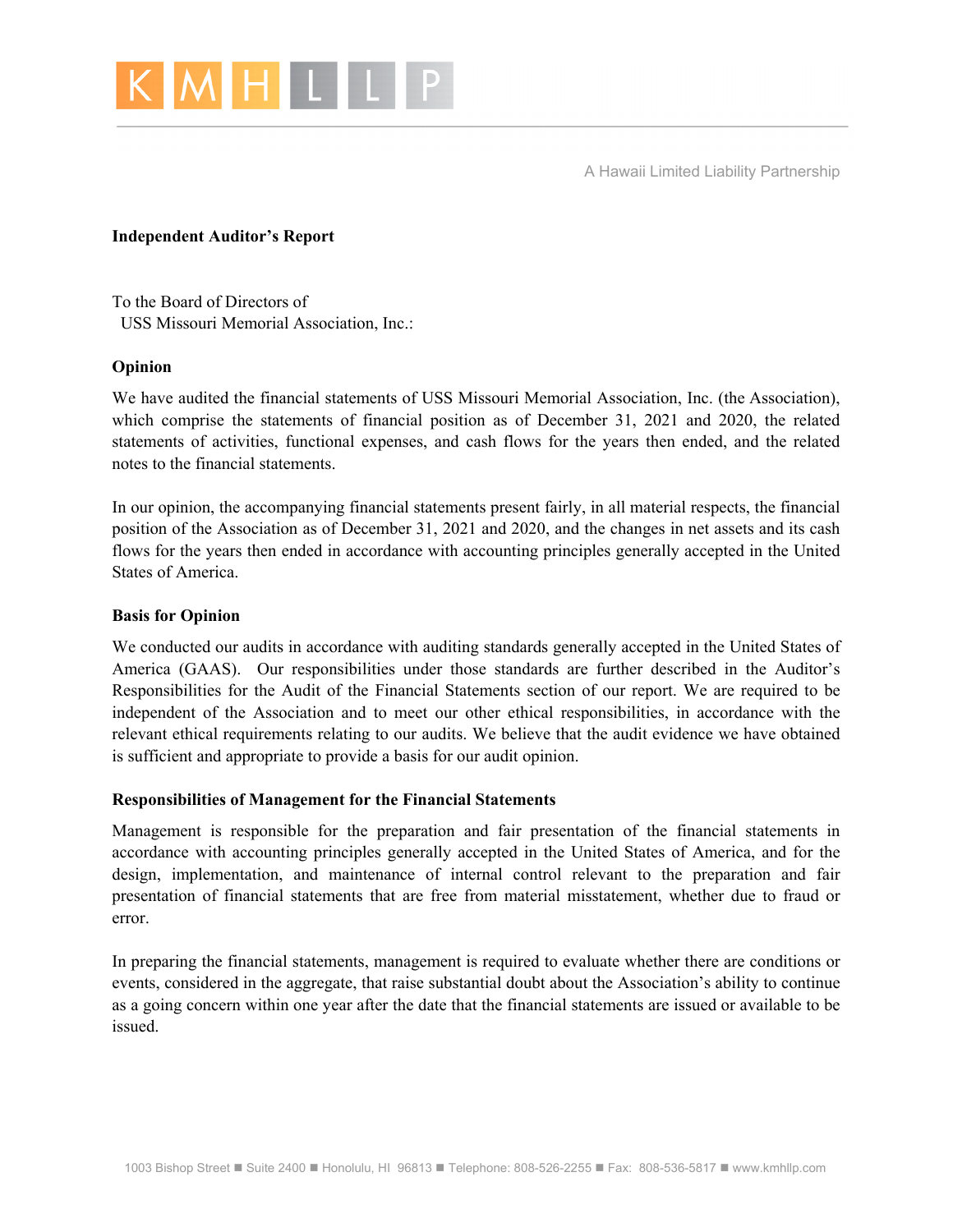#### **Auditor's Responsibilities for the Audit of the Financial Statements**

Our objectives are to obtain reasonable assurance about whether the financial statements as a whole are free from material misstatement, whether due to fraud or error, and to issue an auditor's report that includes our opinion. Reasonable assurance is a high level of assurance but is not absolute assurance and therefore is not a guarantee that an audit conducted in accordance with GAAS will always detect a material misstatement when it exists. The risk of not detecting a material misstatement resulting from fraud is higher than for one resulting from error, as fraud may involve collusion, forgery, intentional omissions, misrepresentations, or the override of internal control. Misstatements are considered material if there is substantial likelihood that, individually or in the aggregate, they would influence the judgment made by a reasonable user based on the financial statements.

In performing an audit in accordance with GAAS, we:

- Exercise professional judgment and maintain professional skepticism throughout the audit.
- Identify and assess the risks of material misstatement of the financial statements, whether due to fraud or error, and design and perform audit procedures responsive to those risks. Such procedures include examining, on a test basis, evidence regarding the amounts and disclosures in the financial statements.
- Obtain an understanding of internal control relevant to the audit in order to design audit procedures that are appropriate in the circumstances, but not for the purpose of expressing an opinion on the effectiveness of the Association's internal control. Accordingly, no such opinion is expressed.
- Evaluate the appropriateness of accounting policies used and the reasonableness of significant accounting estimates made by management, as well as evaluate the overall presentation of the financial statements.
- Conclude whether, in our judgment, there are conditions or events, considered in the aggregate, that raise substantial doubt about the Association's ability to continue as a going concern for a reasonable period of time.

We are required to communicate with those charged with governance regarding, among other matters, the planned scope and timing of the audit, significant audit findings, and certain internal control-related matters that we identified during the audit.

KMH LLP

KMH LLP

Honolulu, Hawaii May 12, 2022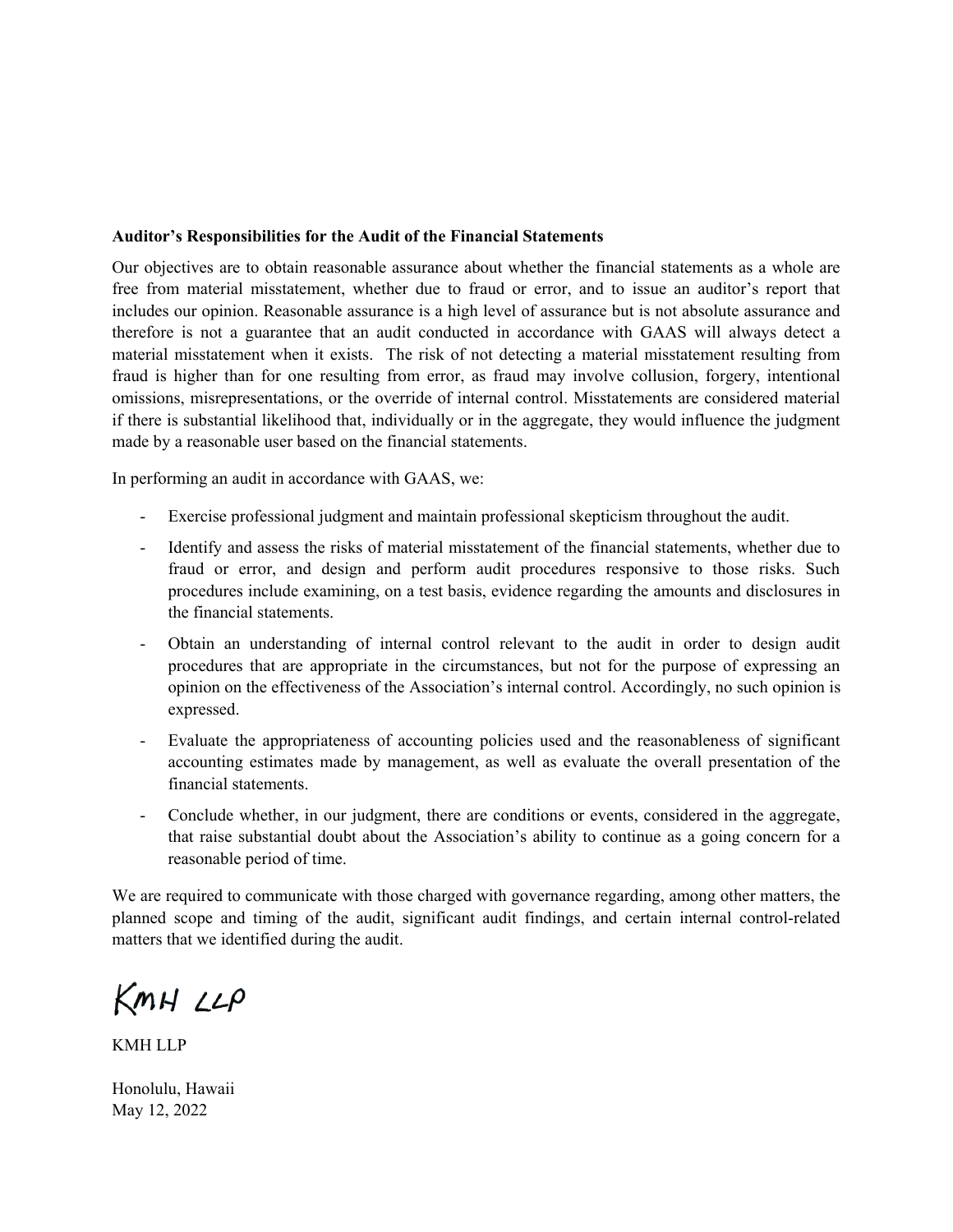Statements of Financial Position December 31, 2021 and 2020

## 2021 2020 Cash and Cash Equivalents **1,165,618** \$ 1,165,618 \$ 133,359 Cash, with donor restrictions  $45.549$   $36.884$ Accounts Receivable, net of allowance for doubtful accounts of \$5,000 in 2021 and 2020 2,738,960 632,740 Cash and Investments, board designated for line of credit - 7,000,000 Prepaid Expenses and Other Assets 269,299 295,707 Custodial Fund 32,625 83,761 Total Current Assets 4,252,051 8,182,451 Cash and Investments, board designated for ship preservation 10,415,689 9,850,200 Equipment and Shipboard Improvements, net 26,379,293 28,624,938 Total Assets **41,047,033** \$ 46,657,589 Liabilities: Accounts Payable 550,146 \$ 519,180 Deferred Rent Payable 412,009 Line of Credit  $\overline{7,000,000}$ Accrued Expenses 555,732 Liability for Custodial Fund 32,625 83,761 Total Current Liabilities 1,059,624 8,570,682 Commitments and Contingencies Net Assets: Without Donor Restrictions: Undesignated 3,146,878 (7,425,115) Cash and Investments, board designated for ship preservation 10,415,689 9,850,200 Cash and Investments, board designated for line of credit  $\qquad -$  7,000,000 Invested in Equipment and Shipboard Improvements 26,379,293 28,624,938 Total Without Donor Restrictions 39,941,860 38,050,023 With Donor Restrictions 36,884 Total Net Assets 39,987,409 38,086,907 Total Liabilities and Net Assets 41,047,033 \$46,657,589 **Assets Liabilities and Net Assets**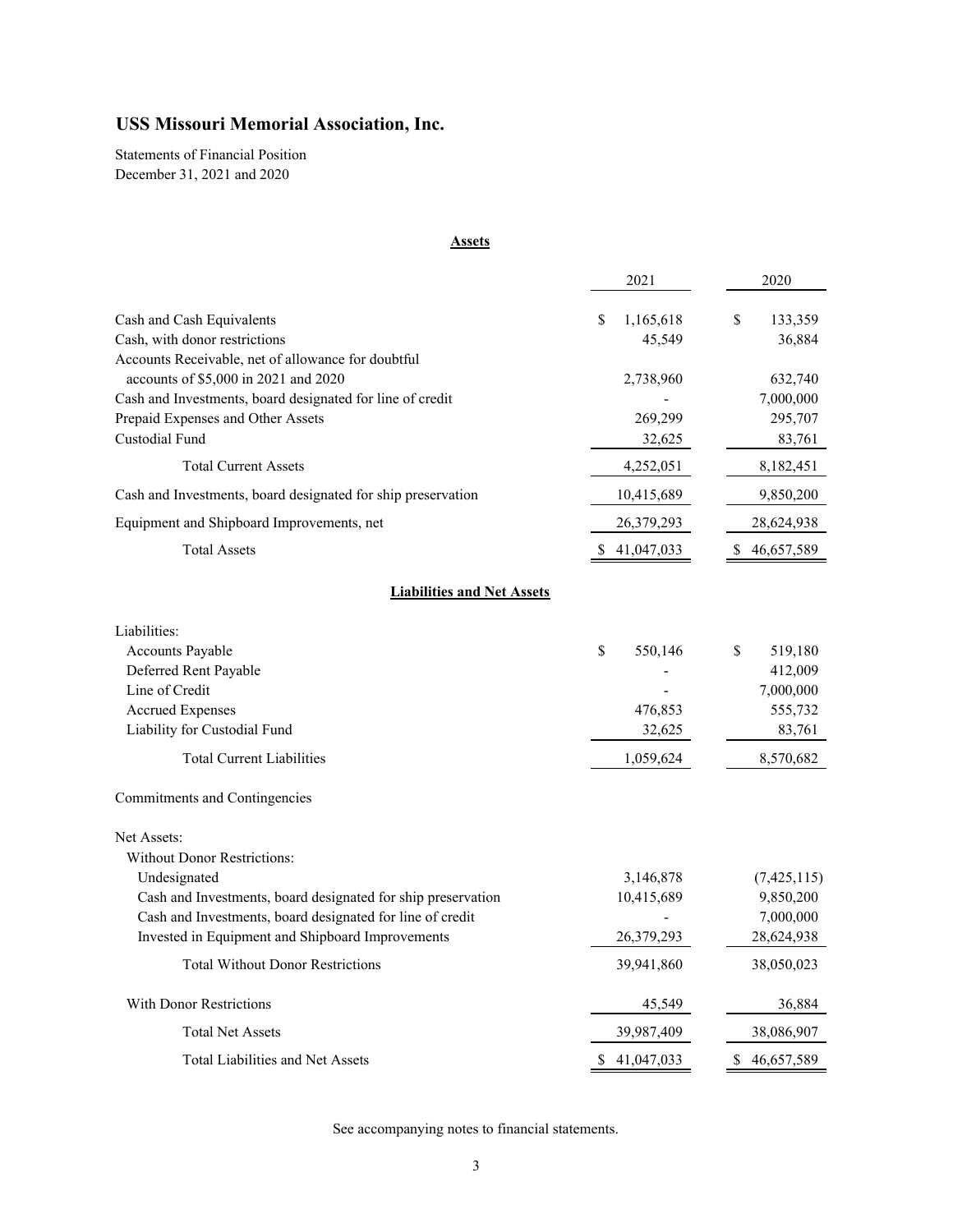Statements of Activities For the Years Ended December 31, 2021 and 2020

|                                                              | 2021             | 2020            |
|--------------------------------------------------------------|------------------|-----------------|
| Changes in Net Assets Without Donor Restrictions:            |                  |                 |
| Revenue and support:                                         |                  |                 |
| Ticket sales                                                 | \$<br>6,870,529  | \$<br>2,831,116 |
| Commissions                                                  | 798,296          | 339,228         |
| Special events and other                                     | 230,886          | 165,084         |
| Contributions                                                | 130,639          | 974,449         |
| Education                                                    | 68,565           | 63,665          |
| Other income                                                 | 153,542          | 306,843         |
| Total revenues without donor restrictions                    | 8,252,457        | 4,680,385       |
| Net assets released from restrictions                        | 114,683          | 663,054         |
| Total revenues without donor restrictions and other support  | 8,367,140        | 5,343,439       |
| Expenses:                                                    |                  |                 |
| Program services                                             | 9,982,803        | 10,032,009      |
| Management and general                                       | 1,032,212        | 1,614,925       |
| Fundraising                                                  | 24,104           | 39,398          |
| Total expenses                                               | 11,039,119       | 11,686,332      |
| Revenue and support less expenses                            | (2,671,979)      | (6,342,893)     |
| CARES and Consolidated Appropriations Act federal assistance | 2,748,165        | 1,434,200       |
| Net investment return                                        | 1,815,651        | 1,939,611       |
| Increase (decrease) in net assets without donor restrictions | 1,891,837        | (2,969,082)     |
| Changes in Net Assets with Donor Restrictions:               |                  |                 |
| Contributions                                                | 123,348          | 478,910         |
| Net assets released from restrictions                        | (114, 683)       | (663, 054)      |
| Increase (decrease) in net assets with donor restrictions    | 8,665            | (184, 144)      |
| Increase (decrease) in net assets                            | 1,900,502        | (3,153,226)     |
| Net Assets, beginning of year                                | 38,086,907       | 41,240,133      |
| Net Assets, end of year                                      | \$<br>39,987,409 | \$ 38,086,907   |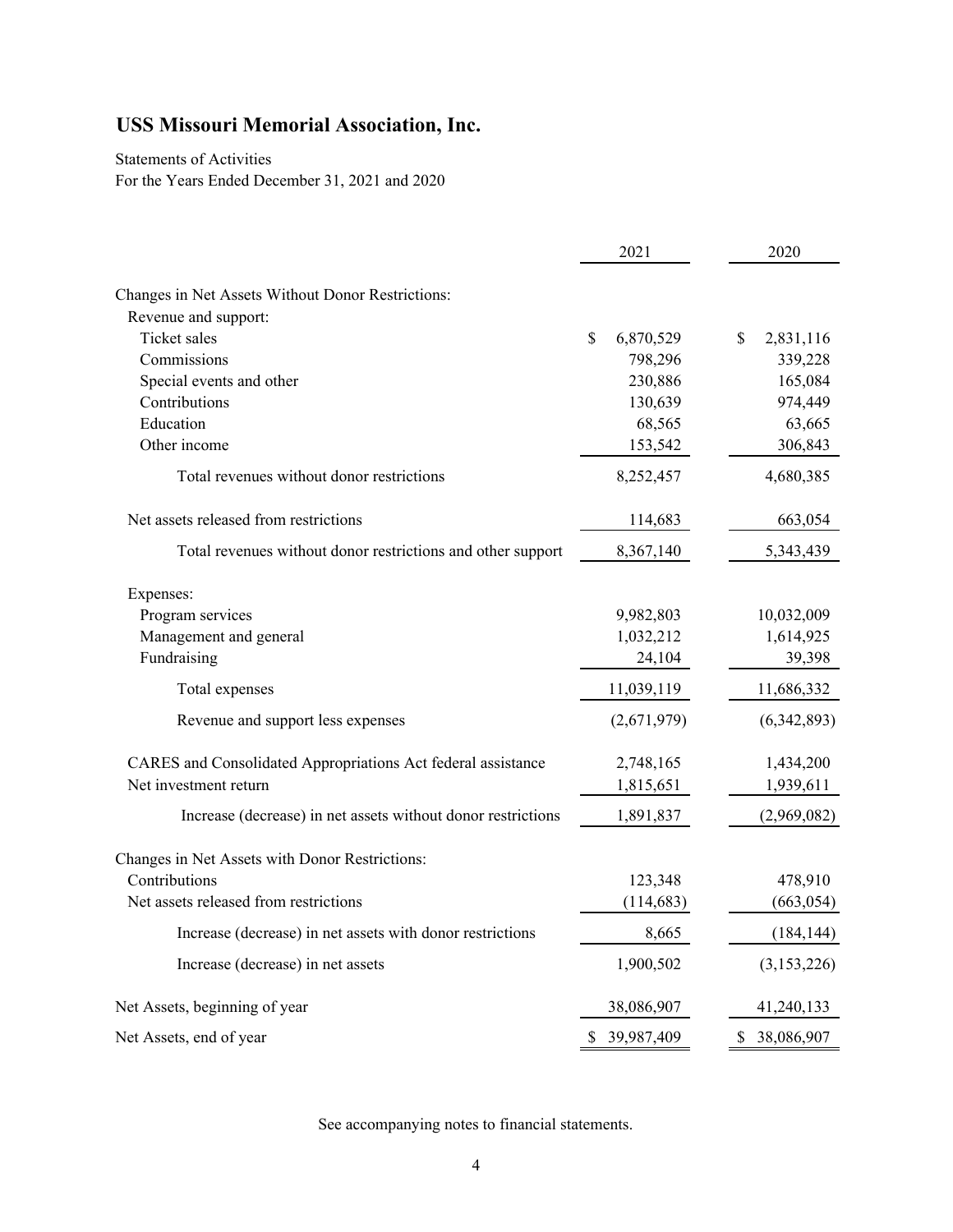Statements of Functional Expenses For the Years Ended December 31, 2021 and 2020

|                                  |    | Program    |              | Management  |      |             |                 |
|----------------------------------|----|------------|--------------|-------------|------|-------------|-----------------|
|                                  |    | Services   |              | and General |      | Fundraising | Total           |
|                                  |    |            |              |             |      |             |                 |
| 2021:                            |    |            |              |             |      |             |                 |
| Payroll and related costs        | \$ | 4,595,488  | \$           | 817,680     | \$   |             | \$<br>5,413,168 |
| Depreciation                     |    | 2,620,640  |              |             |      |             | 2,620,640       |
| Ticketing and reservations       |    | 610,948    |              |             |      |             | 610,948         |
| Ground transportation            |    | 551,221    |              |             |      |             | 551,221         |
| Ship operations                  |    | 469,215    |              |             |      |             | 469,215         |
| Rent                             |    | 411,489    |              | 7,863       |      |             | 419,352         |
| Insurance                        |    | 222,419    |              | 32,095      |      |             | 254,514         |
| Marketing                        |    | 180,703    |              |             |      |             | 180,703         |
| Professional fees                |    | 97,244     |              | 64,936      |      |             | 162,180         |
| <b>Utilities</b>                 |    | 75,127     |              | 20,152      |      |             | 95,279          |
| Special events                   |    | 22,182     |              |             |      |             | 22,182          |
| Safety, health and environmental |    | 11,346     |              |             |      |             | 11,346          |
| Donation expenses                |    |            |              |             |      | 24,104      | 24,104          |
| Other                            |    | 114,781    |              | 89,486      |      |             | 204,267         |
|                                  | -S | 9,982,803  | $\mathbb{S}$ | 1,032,212   | $\$$ | 24,104      | \$11,039,119    |
| 2020:                            |    |            |              |             |      |             |                 |
| Payroll and related costs        | \$ | 5,296,557  | \$           | 1,381,719   | \$   |             | \$<br>6,678,276 |
| Depreciation                     |    | 2,555,990  |              |             |      |             | 2,555,990       |
| Ship operations                  |    | 396,464    |              |             |      |             | 396,464         |
| Ticketing and reservations       |    | 358,961    |              |             |      |             | 358,961         |
| Insurance                        |    | 281,551    |              | 18,734      |      |             | 300,285         |
| Ground transportation            |    | 228,610    |              |             |      |             | 228,610         |
| Rent                             |    | 208,017    |              | 28,218      |      |             | 236,235         |
| Marketing                        |    | 192,638    |              |             |      |             | 192,638         |
| Professional fees                |    | 149,716    |              | 75,980      |      |             | 225,696         |
| Utilities                        |    | 132,672    |              | 17,456      |      |             | 150,128         |
| Safety, health and environmental |    | 81,819     |              |             |      |             | 81,819          |
| Special events                   |    | 13,039     |              |             |      |             | 13,039          |
| Donation expenses                |    |            |              |             |      | 39,398      | 39,398          |
| Other                            |    | 135,975    |              | 92,818      |      |             | 228,793         |
|                                  | \$ | 10,032,009 | $\mathbb{S}$ | 1,614,925   | \$   | 39,398      | \$11,686,332    |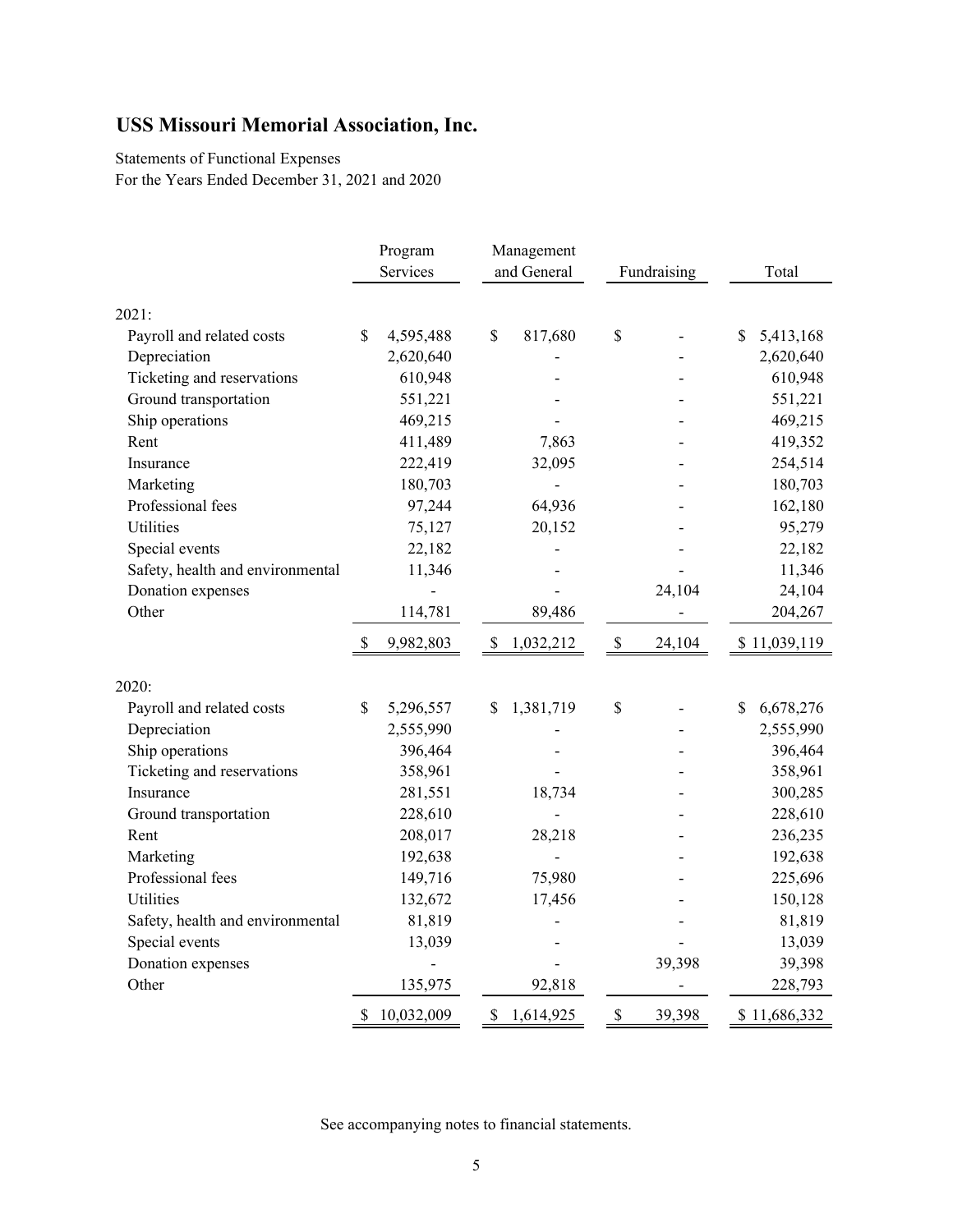Statements of Cash Flows For the Years Ended December 31, 2021 and 2020

|                                                                 | 2021                | 2020             |
|-----------------------------------------------------------------|---------------------|------------------|
| Cash Flows from Operating Activities:                           |                     |                  |
| Increase (decrease) in net assets                               | 1,900,502<br>\$     | (3,153,226)<br>S |
| Adjustments to reconcile increase (decrease) in net assets      |                     |                  |
| to net cash provided by (used in) operating activities:         |                     |                  |
| Depreciation                                                    | 2,620,640           | 2,555,990        |
| Net realized and unrealized gains on investments                | (1,588,084)         | (1,684,610)      |
| Changes in certain assets and liabilities:                      |                     |                  |
| Accounts receivable, net                                        | (2,106,220)         | 1,502,634        |
| Prepaid expenses and other assets                               | 26,408              | 83,771           |
| Accounts payable                                                | 30,966              | (675, 190)       |
| Deferred rent payable                                           | (412,009)           | 64,858           |
| Accrued expenses                                                | (78, 879)           | (325, 430)       |
| Net cash provided by (used in) operating activities             | 393,324             | (1,631,203)      |
| Cash Flows from Investing Activities:                           |                     |                  |
| Capital expenditures                                            | (374,995)           | (5,695,956)      |
| Purchases of investments board designated for ship preservation |                     |                  |
| and line of credit                                              | (9,168,384)         | (4,825,184)      |
| Sales of investments board designated for ship preservation     |                     |                  |
| and line of credit                                              | 17,190,979          | 4,570,247        |
| Net cash provided by (used in) investing activities             | 7,647,600           | (5,950,893)      |
| Cash Flows from Financing Activities:                           |                     |                  |
| Payments on line of credit                                      | (8,250,000)         |                  |
| Proceeds from line of credit                                    | 1,250,000           | 7,000,000        |
| Net cash (used in) provided by financing activities             | (7,000,000)         | 7,000,000        |
| Net increase (decrease) in cash and cash equivalents            | 1,040,924           | (582,096)        |
| Cash and Cash Equivalents, beginning of year                    | 170,243             | 752,339          |
| Cash and Cash Equivalents, end of year                          | $\frac{$1,211,167}$ | 170,243          |
| Reconciliation of Cash and Cash Equivalents:                    |                     |                  |
| Cash and cash equivalents                                       | 1,165,618<br>\$     | \$<br>133,359    |
| Cash, with donor restrictions                                   | 45,549              | 36,884           |
| Total cash and cash equivalents                                 | 1,211,167<br>\$     | \$<br>170,243    |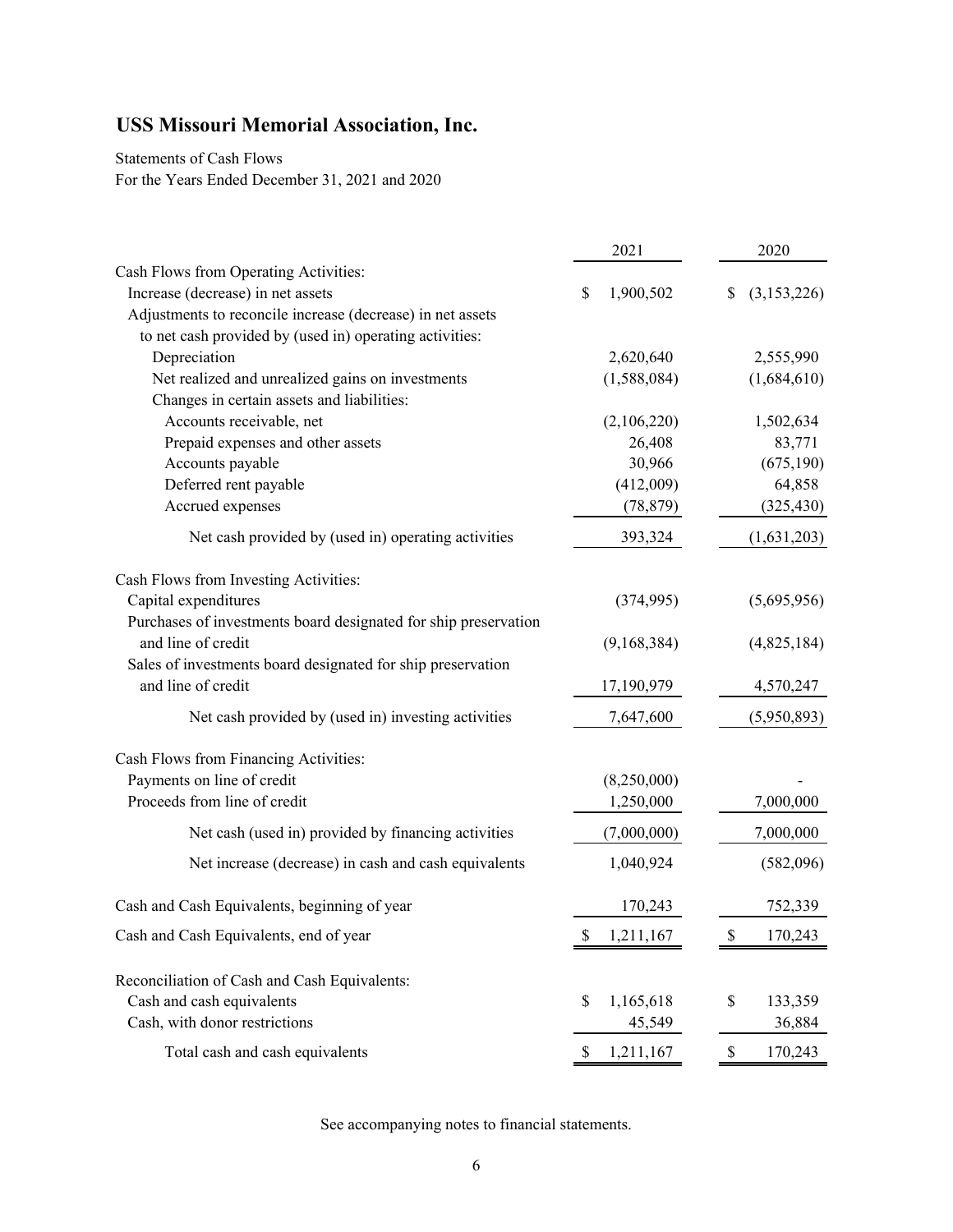Notes to Financial Statements December 31, 2021 and 2020

#### **1. Organization and Significant Accounting Policies**

#### **a. Organization**

The USS Missouri Memorial Association, Inc. (the Association) is a not-for-profit organization incorporated in 1994 to establish, operate and maintain a national memorial commemorating the end of hostilities in World War II consisting of the USS Missouri (the Battleship). The Association began significant operating activities and opened the Battleship to visitors on January 29, 1999.

#### **b. Basis of Presentation**

The Association maintains its accounting records and prepares its financial statements on the accrual basis of accounting in conformity with accounting principles generally accepted in the United States of America (US GAAP). In accordance with US GAAP, the Association reports information regarding its financial position and activities according to the following net asset classifications:

*Net assets without donor restrictions*: Net assets that are not subject to donor-imposed restrictions and may be expended for any purpose in performing the primary objectives of the Association. These net assets may be used at the discretion of the Association's management and the board of directors.

*Net assets with donor restrictions*: Net assets subject to stipulations imposed by donors and grantors. Some donor restrictions are temporary in nature; those restrictions will be met by actions of the Association or by the passage of time.

Donor restricted contributions are reported as an increase in net assets with donor restrictions. When a restriction expires, net assets are reclassified from net assets with donor restrictions to net assets without donor restrictions in the statements of activities.

#### **c. Management Estimates**

The preparation of financial statements in conformity with US GAAP requires management to make estimates and assumptions that affect the reported amounts of assets and liabilities and disclosure of contingent assets and liabilities at the date of the financial statements and the reported amounts of revenues and expenses during the reporting periods. Actual results could differ from those estimates.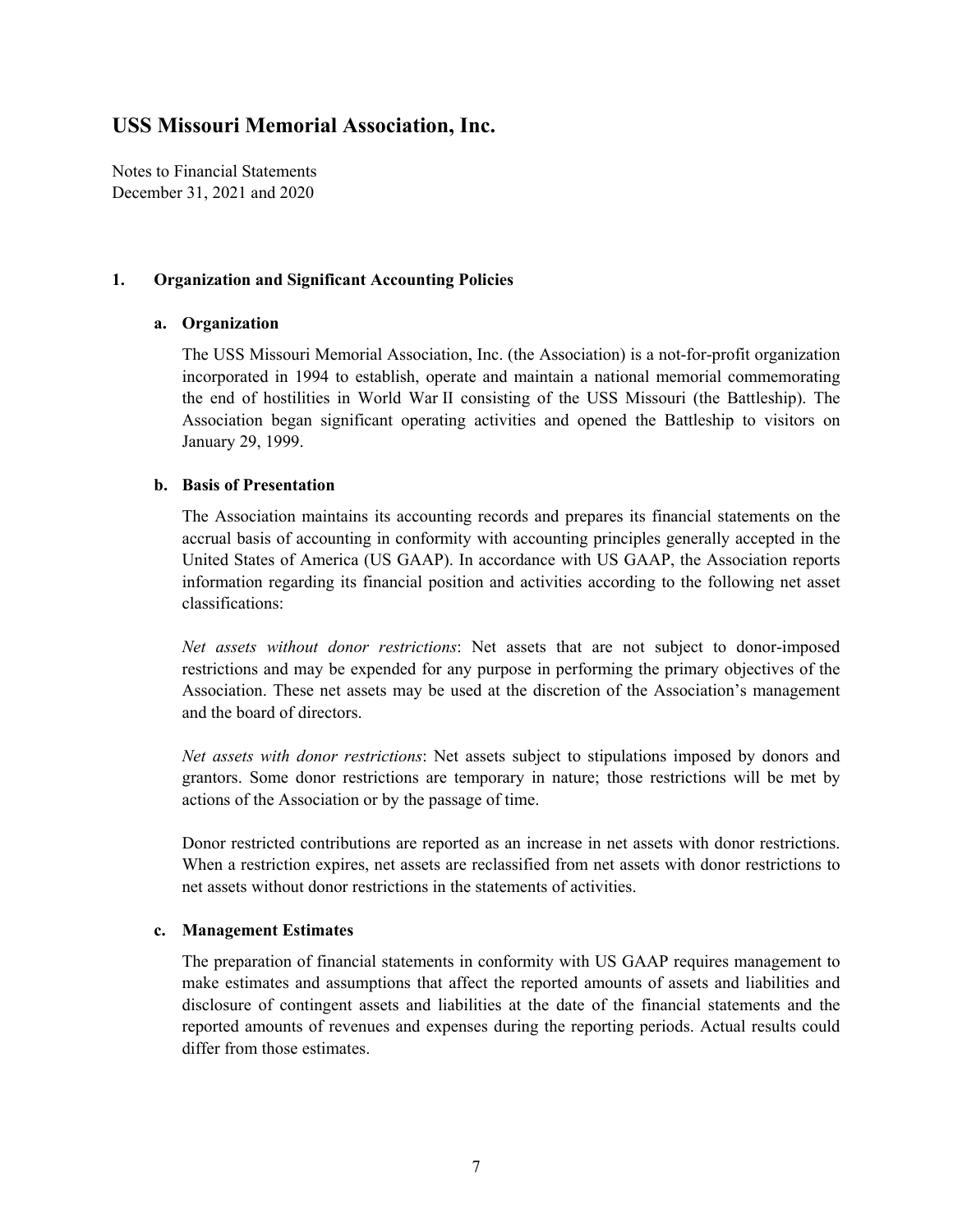Notes to Financial Statements December 31, 2021 and 2020

#### **1. Organization and Significant Accounting Policies (continued)**

#### **d. Cash and Cash Equivalents**

The Association maintains its cash and cash equivalents in commercial banks. At December 31, 2021, the Association had approximately \$874,000 in excess of federally insured limits. The Association has not experienced any losses in such accounts and believes it is not exposed to any significant credit risk related to cash and cash equivalents. Cash and cash equivalents included in investments have been designated by the Board of Directors (the Board), and are not considered cash equivalents for purposes of the statements of financial position and cash flows.

#### **e. Investments**

The Association's investments are stated at fair value. Fair value is the price that would be received to sell an asset or paid to transfer a liability in an orderly transaction between market participants at the measurement date (see Note 5 for discussion of fair value measurements).

#### **f. Accounts Receivable**

Accounts receivable are primarily generated by wholesale tour and travel companies operating in Hawaii and are stated at the amounts billed, net of an allowance for doubtful accounts. The Association establishes an allowance for doubtful accounts based on historical experience and any specific customer collection issues identified by management. The Association performs ongoing credit evaluations of these wholesalers' financial condition and may require collateral from the wholesalers, if deemed necessary.

#### **g. Equipment and Shipboard Improvements**

Equipment and shipboard improvements are presented at cost if purchased, or estimated fair value if contributed, less accumulated depreciation. Depreciation is calculated using the straight-line method over the estimated useful lives of the Association's assets as follows:

| Shipboard improvements | $7 - 25$ years |
|------------------------|----------------|
| Equipment and fixtures | $5 - 7$ years  |

The carrying values of equipment and shipboard improvements are reviewed when circumstances indicate that the carrying amounts may not be recoverable. If the expected future cash flows generated from equipment and shipboard improvements are less than the related carrying value, the carrying value of these assets would be reduced to estimated fair value.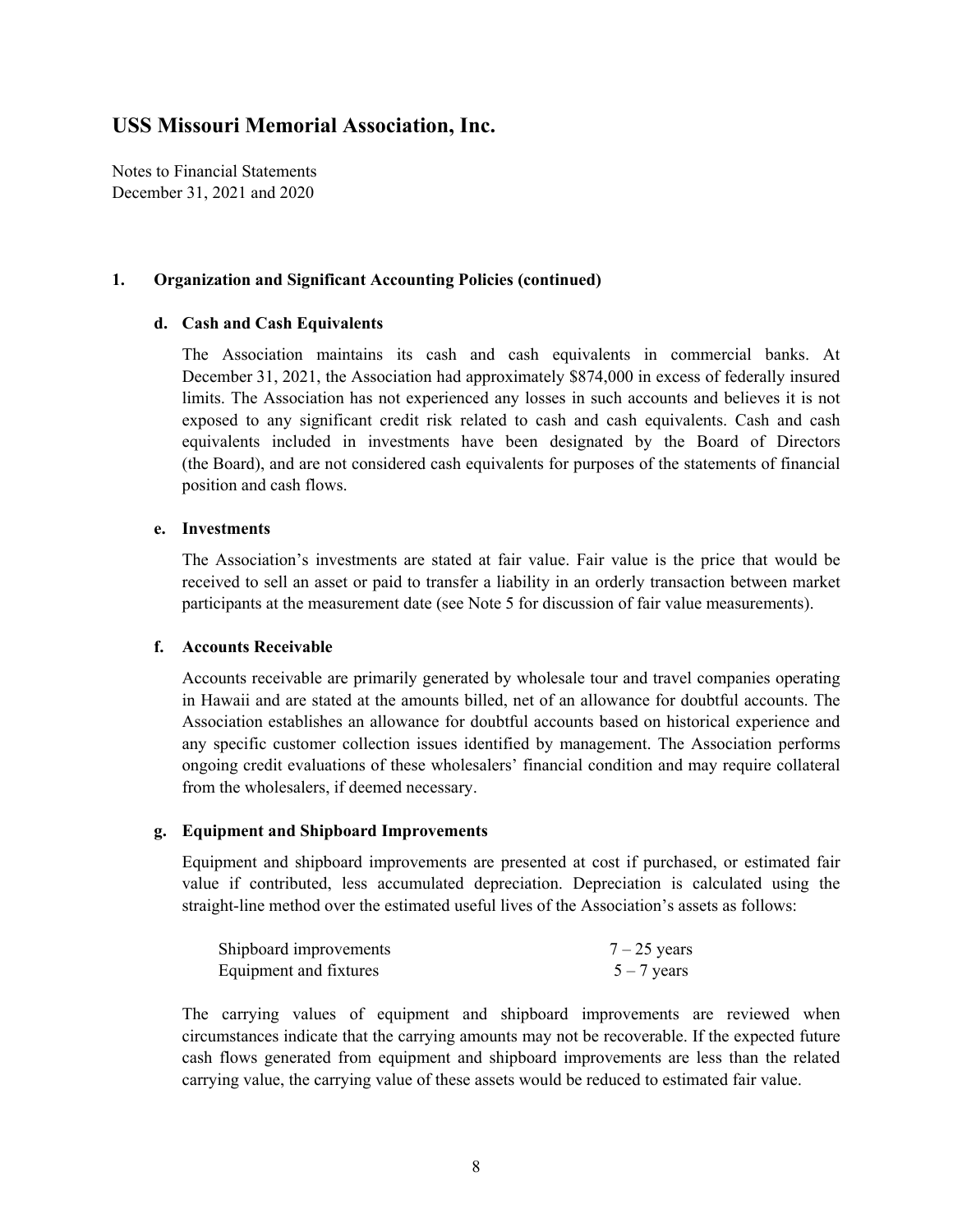Notes to Financial Statements December 31, 2021 and 2020

#### **1. Organization and Significant Accounting Policies (continued)**

#### **h. Revenue Recognition**

The Association recognizes revenue in accordance with Accounting Standards Codification (ASC) Topic 606, Revenue from Contracts with Customers, which provides a five-step model for recognizing revenue from contracts with customers as follows:

- Identify the contract with a customer
- Identify the performance obligations in the contract
- Determine the transaction price
- Allocate the transaction price to the performance obligations in the contract
- Recognize revenue when or as performance obligations are satisfied

The Association recognizes revenues from ticket sales at the time of admission, which is when the performance obligation is satisfied. Commissions from concessionaires, special events and other revenues are recognized when they are realized or realizable and earned.

#### **i. Contributions and Promises to Give**

Contributions are recognized when received or when the donor makes an unconditional promise to give to the Association. Amounts received that are designated for future periods or restricted by the donor for specific purposes are reported as net assets with donor restrictions. When a restriction is fulfilled or expires, net assets with donor restrictions are reclassified to net assets without donor restrictions and reported in the accompanying statements of activities as net assets released from restrictions.

The Association has unpaid volunteers who assist in performing administrative and maintenance duties and conducting tours. The value of this contributed time does not meet the criteria for financial statement recognition provided by US GAAP and, accordingly, is not reflected in the accompanying financial statements.

#### **j. In-Kind Contributions**

In-kind contributions, including depreciable assets, are reflected as contributions without donor restrictions at their estimated fair values when received by the Association. The Battleship and certain other exhibits were donated by the U.S. Navy and others. The fair values of these contributed exhibits have not been recognized in the accompanying financial statements as their values are not readily determinable. Costs related to placing these exhibits into service are recognized when incurred as a decrease in net assets without donor restrictions.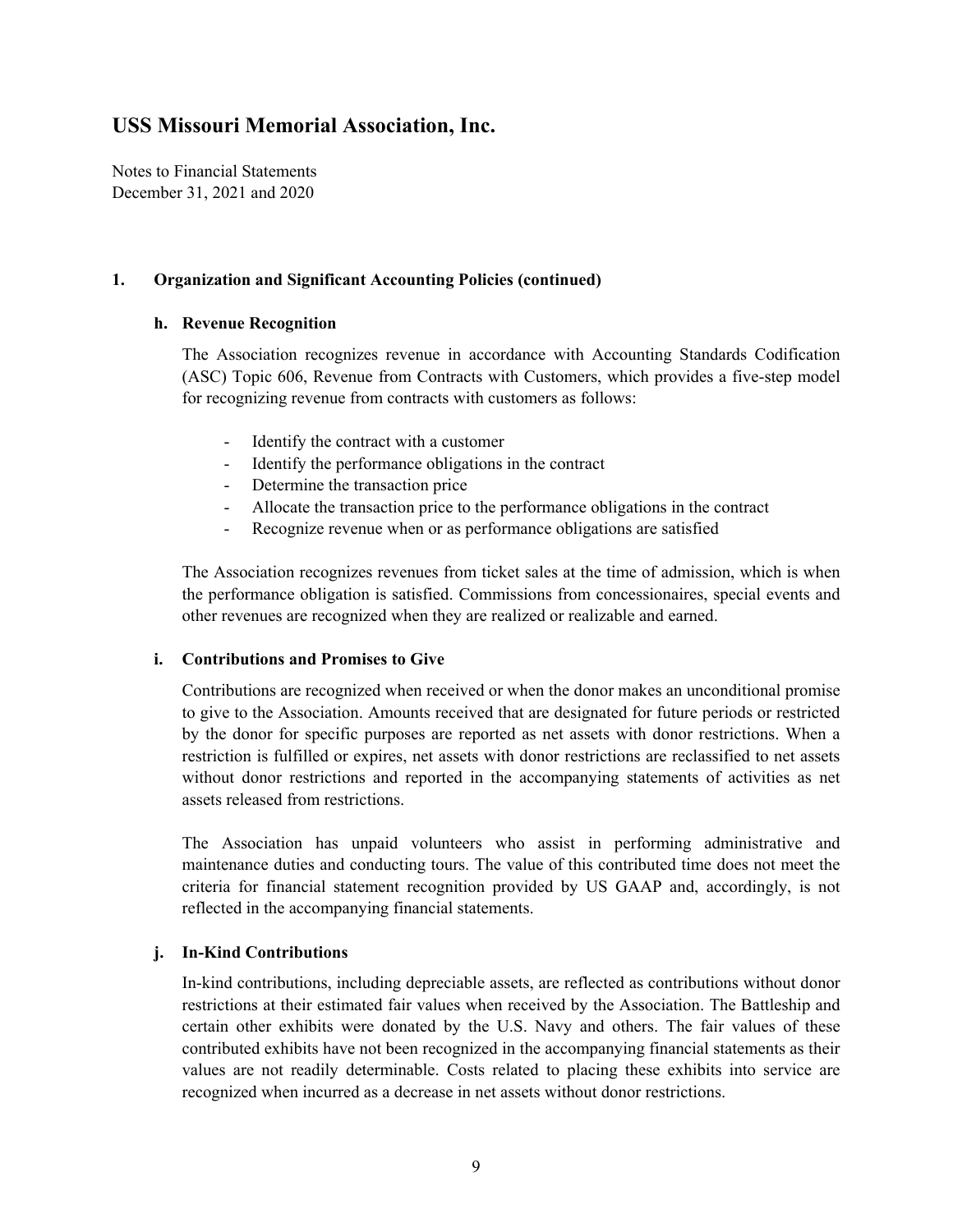Notes to Financial Statements December 31, 2021 and 2020

#### **1. Organization and Significant Accounting Policies (continued)**

#### **k. Board Designated Net Assets**

Board designated net assets consist of amounts expended on ship equipment and improvements and amounts that have been designated by the Board for ship preservation purposes and other strategic initiatives. The Board can re-designate these net assets at its discretion.

#### **l. Income Taxes**

The Association is exempt from federal income taxes under Internal Revenue Code Section 501(c)(3), whereby only unrelated business income, as defined by Section 512(a)(1) is subject to federal income tax. The Association is also exempt under Hawaii Revised Statutes on income related to its exempt purpose. No unrelated business income taxes were incurred during 2021 or 2020.

Management has evaluated the Association's tax positions and concluded that the Association has maintained its tax exempt status and has no uncertain tax positions that require recognition or disclosure in the financial statements. The Association is subject to routine audits by taxing jurisdictions; however, there are currently no audits for any tax periods in progress. Interest and penalties, if any, are recognized in management and general expense.

#### **m. Custodial Fund**

The Association is the custodian of funds which were received from unrelated organizations and individuals to be used for costs associated with the planned 75<sup>th</sup> Anniversary World War II Commemoration Celebration, which is more fully described in Note 10.

#### **n. Recently Issued Accounting Pronouncements**

In February 2016, the Financial Accounting Standards Board (FAS) issued Accounting Standards Update (ASU) 2016-02, *Leases (Subtopic 842)*. ASU 2016-02 replaced the existing lease guidance with new guidance applicable to both lessees and lessors and requires lessees to recognize right-of-use assets and lease liabilities for all leases other than those that meet the definition of short-term leases at the commencement date of the lease. A right-of-use asset is an asset that represents the lessee's right to use, or control the use of, a specified asset for the lease term. A lease liability is a lessee's obligation to make lease payments arising from a lease, measured on a discounted basis. The standard also requires additional quantitative and qualitative disclosures regarding the amount, timing and uncertainty of cash flows arising from leases.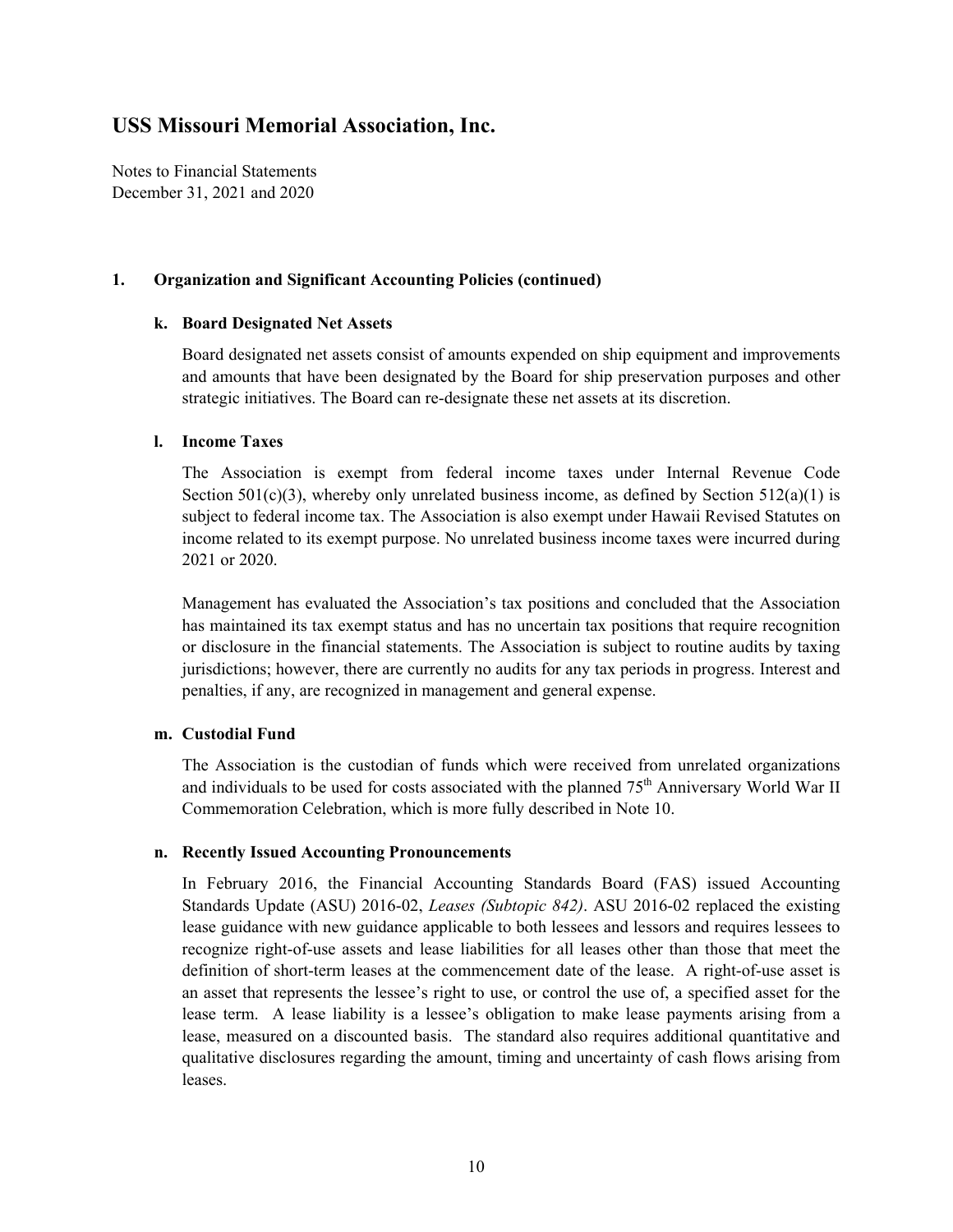Notes to Financial Statements December 31, 2021 and 2020

#### **1. Organization and Significant Accounting Policies (continued)**

#### **n. Recently Issued Accounting Pronouncements (continued)**

In July 2018, the FASB also issued ASU 2018-11, *Leases (Topic 842): Targeted Improvements*, which provides for an optional transitional method that allows companies to continue applying the guidance under the current lease standard in the comparative periods presented in the financial statements. The Association may adopt the guidance either: (1) retrospectively to each prior reporting period presented in the financial statements with a cumulative-effect adjustment recognized at the beginning of the earliest comparative period presented or (2) retrospectively at the beginning of the period of adoption through a cumulative effect adjustment. In June 2020, ASU No. 2020-05 was issued which deferred the effective date for these ASUs to fiscal years beginning after December 15, 2021. Management is currently assessing the effect of implementation of the new guidance.

In September 2020, the FASB issued ASU 2020-07 *Not-for-Profit Entities (Topic 958): Presentation and Disclosures by Not-for-Profit Entities for Contributed Nonfinancial Assets*. This ASU requires that a not-for-profit present contributed nonfinancial assets as a separate line item in the statement of activities, apart from contributions of cash and other financial assets. It also requires a not-for-profit to disclose a disaggregation of the amount of contributed nonfinancial assets recognized within the statement of activities by category that depicts the type of contributed nonfinancial assets and qualitative disclosures for each disaggregated category. The amendments in this ASU should be applied on a retrospective basis and are effective for annual periods beginning after June 15, 2021. Early adoption is permitted. The Association is currently evaluating the effect of adopting the new standard on its financial statements.

In November 2021, the FASB issued ASU 2021-10, *Government Assistance (Topic 832): Disclosures by Business Entities about Government Assistance*, which is intended to increase transparency in financial reporting by requiring business entities to disclose information about certain types of government assistance they receive. ASU 2021-10 requires business entities to make certain annual disclosures about transactions with a government that are accounted for by applying a grant or contribution accounting model by analogy to other accounting guidance. This guidance is effective for fiscal years beginning after December 15, 2021. The adoption of ASU 2021-10 is not expected to have a significant impact on the Association's financial statements.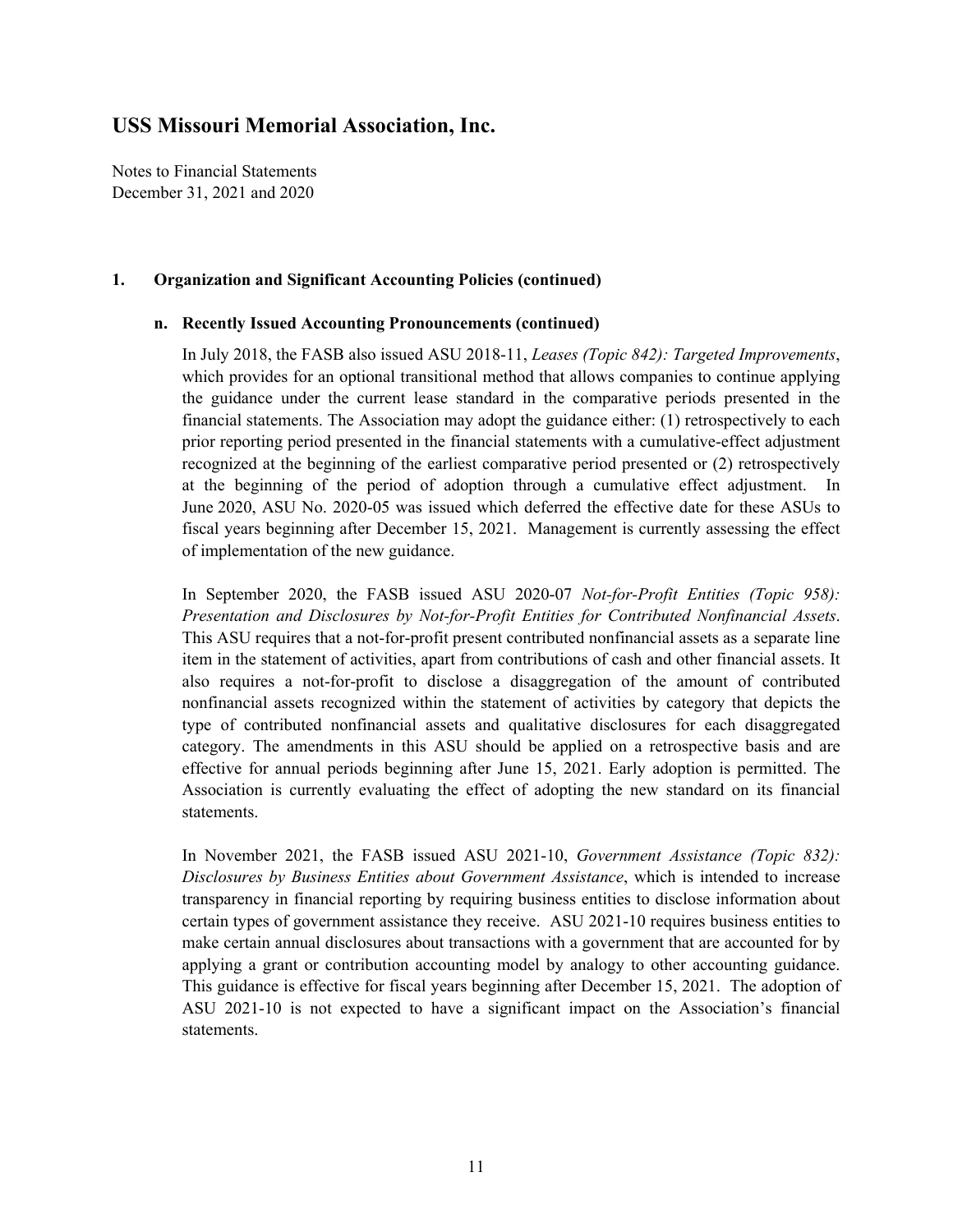Notes to Financial Statements December 31, 2021 and 2020

#### **1. Organization and Significant Accounting Policies (continued)**

#### **o. Risks and Uncertainties**

On March 11, 2020, the World Health Organization declared the coronavirus outbreak to be a pandemic. The coronavirus and actions taken to mitigate it have had and are expected to continue to have an adverse impact on the economies and financial markets of many countries, including the geographical area in which the Association operates. On March 27, 2020, the Coronavirus Aid, Relief, and Economic Security Act (CARES Act) was enacted to amongst other provisions, provide emergency assistance for individuals, families and businesses affected by the coronavirus pandemic (see Note 11).

The Association closed the Battleship in March 2020 through June 2020, had additional closures from August 2020 through mid-December 2020 and operated with limited hours through May 2021. As a result, the Association experienced significant declines in revenues and experienced significant staff furloughs. It is unknown how long these conditions will last and what the complete financial effect will be to the Association. Additionally, it is reasonably possible that estimates made in the financial statements may be materially and adversely impacted in the near term as a result of these conditions.

#### **p. Subsequent Events**

The Association has evaluated subsequent events through May 12, 2022, the date on which the financial statements were issued, and it was determined that all subsequent events had been properly accounted for.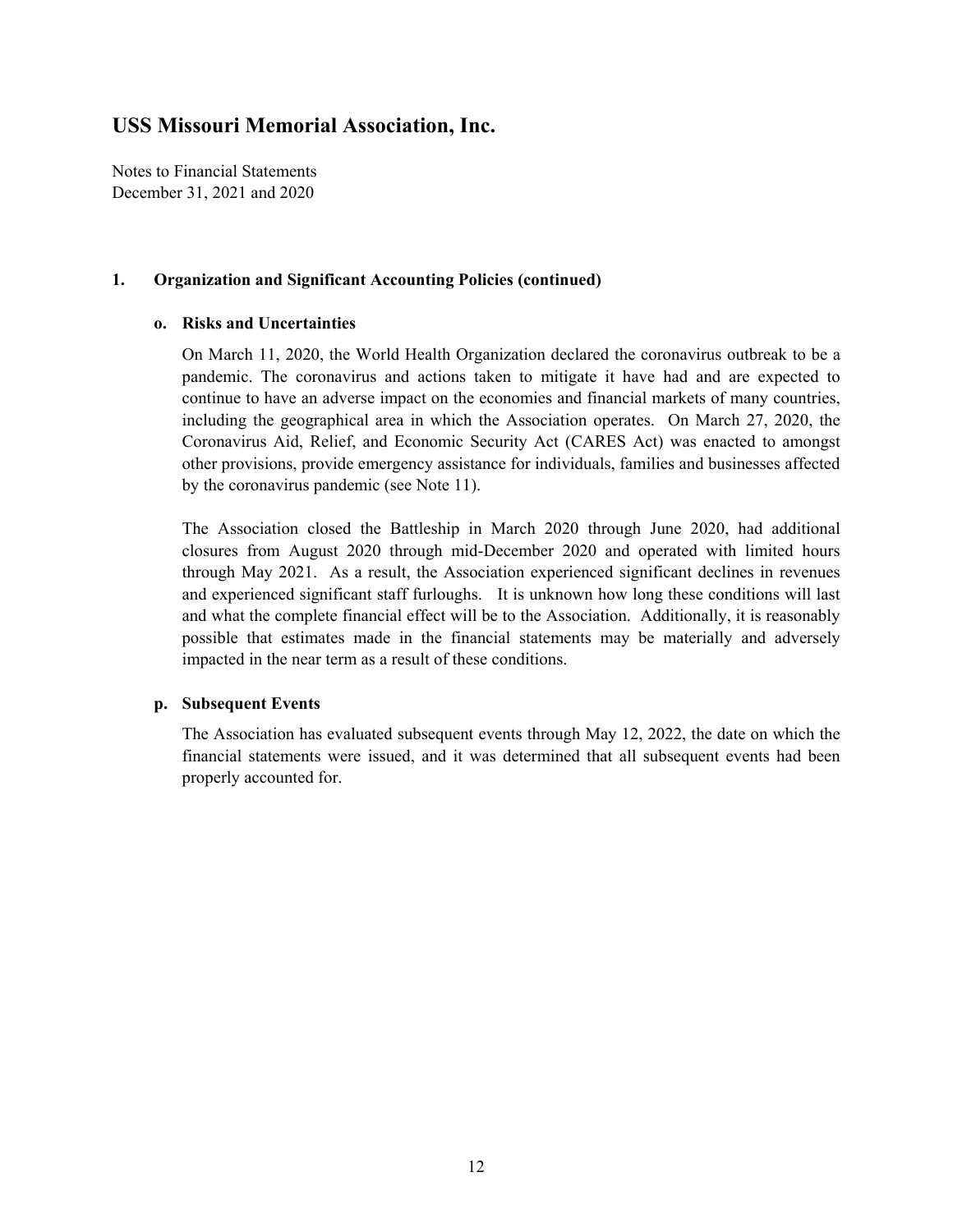Notes to Financial Statements December 31, 2021 and 2020

#### **2. Board Designated Cash and Investments**

Board designated cash and investments are carried at fair value at December 31, 2021 and 2020, and consist primarily of investments in mutual funds as follows:

|                                   | 2021 |            |   | 2020       |  |
|-----------------------------------|------|------------|---|------------|--|
| Mutual Funds:                     |      |            |   |            |  |
| Cost                              | \$   | 8,370,507  | S | 13,634,373 |  |
| Gross unrealized gains            |      | 1,808,908  |   | 2,824,204  |  |
| Gross unrealized losses           |      | (23,991)   |   | (3,763)    |  |
| Mutual Funds, at fair value       |      | 10,155,424 |   | 16,454,814 |  |
| Money Market Funds, at fair value |      | 253,532    |   | 386,878    |  |
| <b>Accrued Interest</b>           |      | 6,733      |   | 8,508      |  |
| Total board designated cash       |      |            |   |            |  |
| and investments                   |      | 10,415,689 |   | 16,850,200 |  |

Total board designated cash and investments at December 31, 2021 consists of \$10,415,689 designated for ship preservation. Total board designated cash and investments at December 31, 2020 consists of \$7,000,000 designated for the line of credit and \$9,850,200 designated for ship preservation.

Net investment returns for 2021 and 2020 consisted of the following:

|                                                               | 2021 |                      |              | 2020                 |
|---------------------------------------------------------------|------|----------------------|--------------|----------------------|
| Net realized/unrealized gains<br>Dividend and interest income |      | 1,588,084<br>302,339 | <sup>8</sup> | 1,684,610<br>321,541 |
| Investment fees                                               |      | (74, 772)            |              | (66, 540)            |
| Net investment return                                         |      | 1,815,651            |              | 1,939,611            |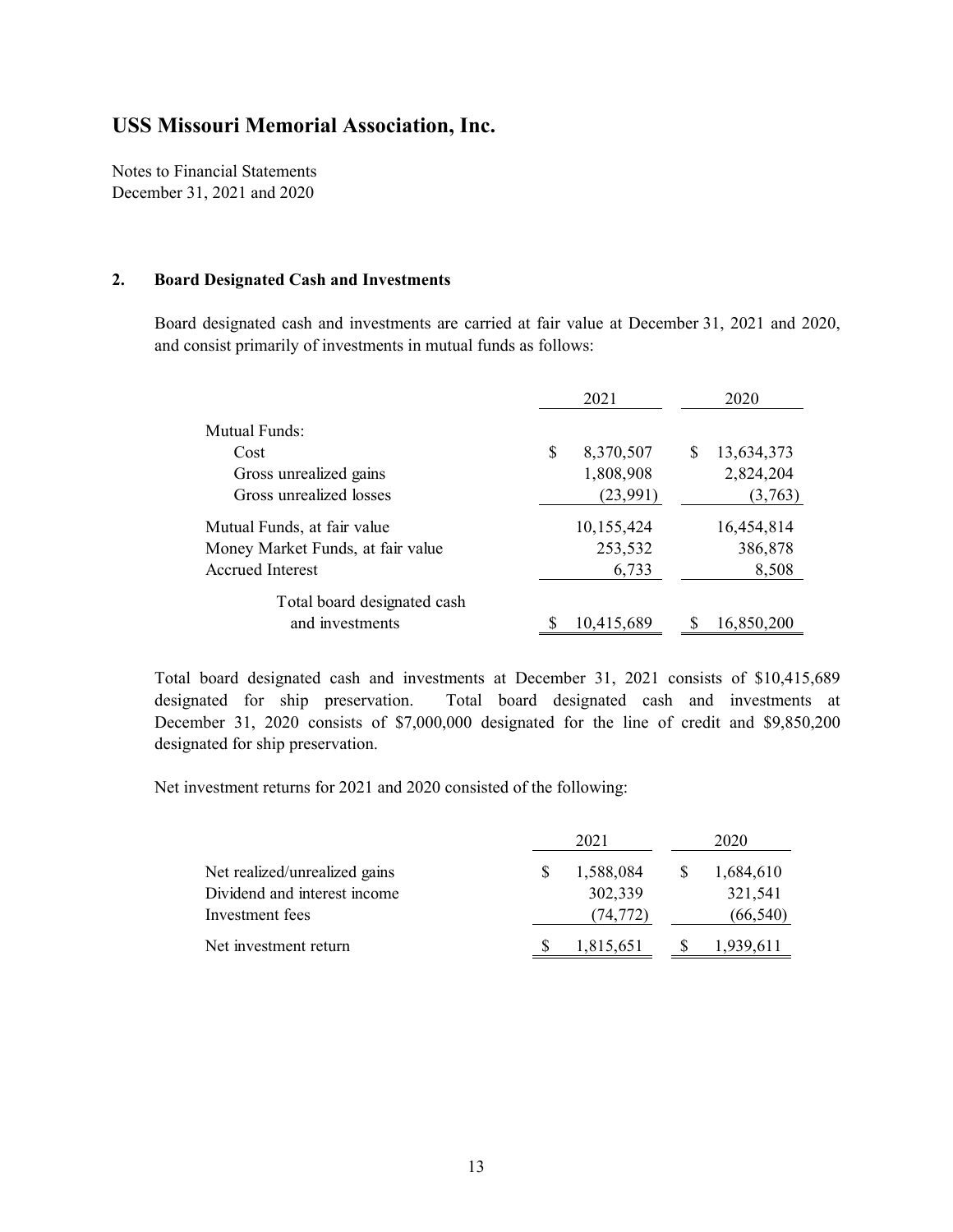Notes to Financial Statements December 31, 2021 and 2020

#### **3. Equipment and Shipboard Improvements**

Equipment and shipboard improvements at December 31, 2021 and 2020 were as follows:

|                                           | 2021            | 2020            |
|-------------------------------------------|-----------------|-----------------|
| Shipboard improvements                    | 31,725,395<br>S | 31,378,442<br>S |
| Equipment and fixtures                    | 14,388,018      | 14,838,724      |
|                                           | 46,113,413      | 46,217,166      |
| Accumulated depreciation                  | (20, 624, 682)  | (18, 683, 456)  |
|                                           | 25,488,731      | 27,533,710      |
| Construction in progress                  | 890,562         | 1,091,228       |
| Equipment and Shipboard Improvements, net | 26,379,293      | 28,624,938      |

As of December 31, 2021, the Association did not have any contract commitments related to the construction in progress balance.

#### **4. Line of Credit**

In August 2018, the Association entered into a credit agreement with a bank amounting to \$5 million. In August 2020, the Association increased its credit agreement to \$7 million and in December 2020, the Association increased its credit agreement to \$9 million. In November 2021, the credit agreement was decreased to \$5 million. Draws on the credit agreement are secured by certain cash, cash equivalents and investments held by the Association, require monthly interestonly payments, and bear interest at the Association's choice of the prevailing market rate, as defined, or selected Secured Overnight Financing Rate plus applicable margins, as defined, with an expiration date of August 5, 2024. The Association borrowed nil and \$7 million at December 31, 2021 and 2020, respectively. The outstanding borrowings at December 31, 2020 bore interest at rates ranging from 1.25 percent to 1.34 percent. Balances outstanding were nil and \$7 million as of December 31, 2021 and 2020, respectively.

The credit agreement contains customary conditions and events of default, the failure to comply with, or occurrence of, would give the lender the right to demand repayment of any outstanding borrowings or terminate the credit agreement.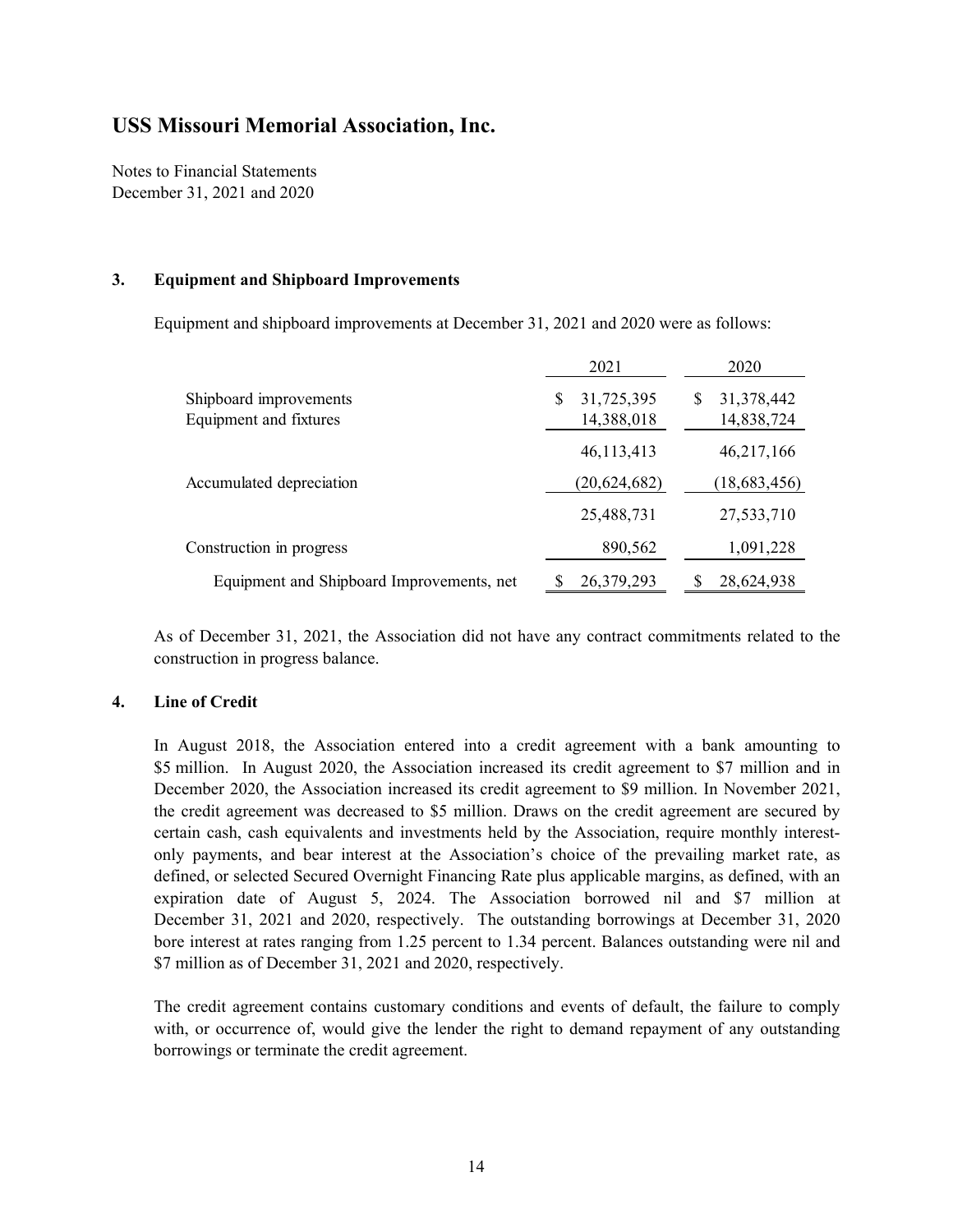Notes to Financial Statements December 31, 2021 and 2020

#### **5. Fair Value Measurements**

US GAAP establishes a fair value hierarchy that prioritizes the inputs to valuation techniques used to measure fair value. The hierarchy gives the highest priority to unadjusted quoted prices in active markets for identical assets or liabilities (Level 1 measurements) and the lowest priority to unobservable inputs (Level 3 measurements). Level 1 inputs to the valuation methodology are unadjusted quoted prices for identical assets or liabilities in active markets that the Association has the ability to access. The Association maintains all its investments in mutual funds, which are valued at Level 1 and are stated at fair value using quoted market prices. Shares of mutual funds are valued at the net asset value of shares held by the Association at the reporting date on a recurring basis.

The method described above may produce a fair value calculation that may not be indicative of net realizable value or reflective of future fair values.

The following table sets forth the Association's investments by type of fund based on Level 1 inputs as of December 31:

|                                                        | 2021 |                                |     | 2020                           |
|--------------------------------------------------------|------|--------------------------------|-----|--------------------------------|
| Mutual Funds<br>Money Market Funds<br>Accrued Interest |      | 10,155,424<br>253,532<br>6,733 | \$. | 16,454,814<br>386,878<br>8,508 |
| Total board designated cash<br>and investments         |      | 10,415,689                     |     | 16,850,200                     |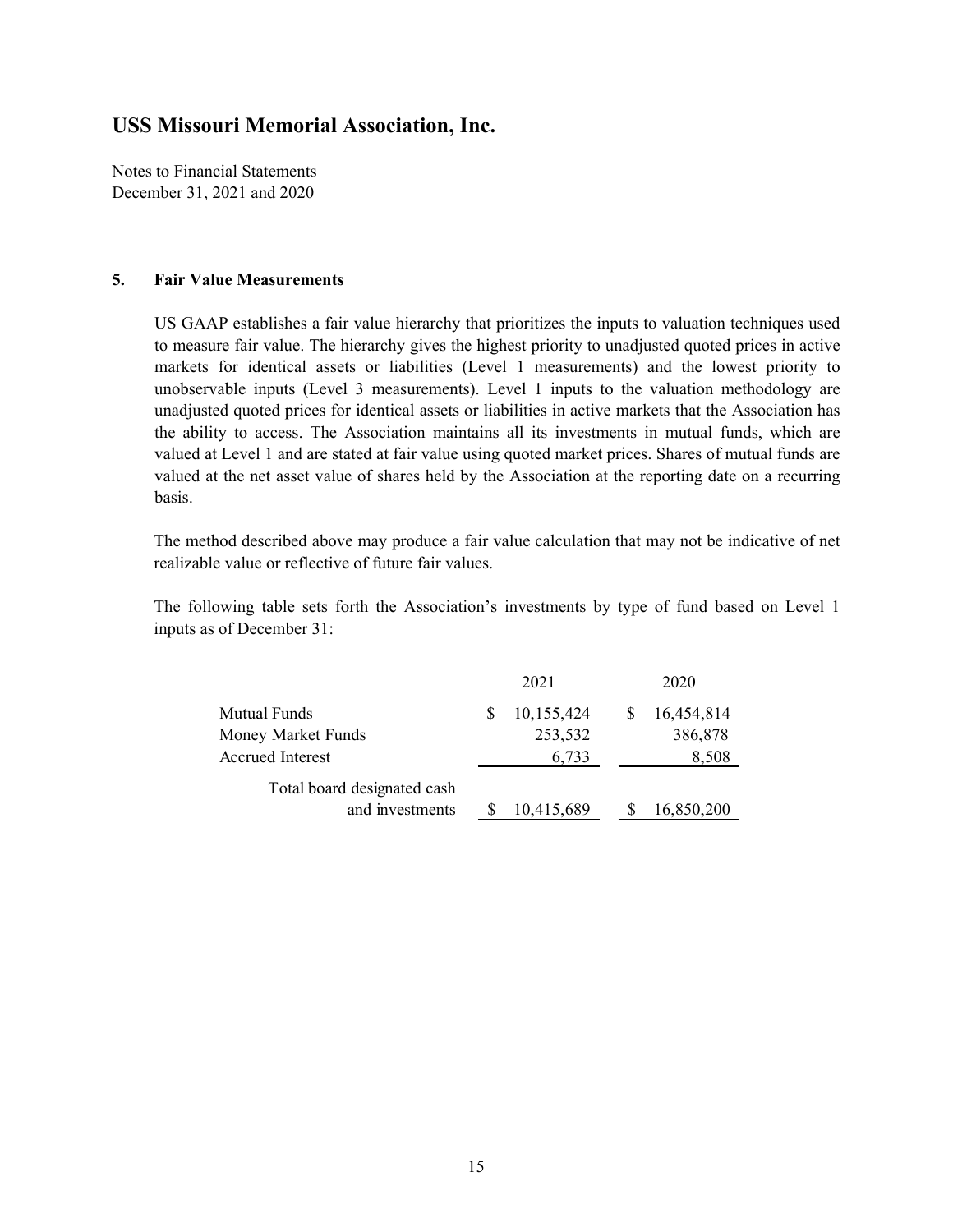Notes to Financial Statements December 31, 2021 and 2020

#### **6. Net Assets**

#### **a. Without Donor Restriction**

Net assets without donor restrictions include undesignated net assets as well as those designated for specific purposes by the Association's Board of Directors. The Board of Directors has designated approximately \$10.4 million and \$16.9 million as of December 31, 2021 and 2020, respectively, in the Ship Preservation Fund, for the purpose of funding future preservation and major restoration projects for the Battleship. In September 2020, the Association's Board of Directors re-designated cash and investments in the Ship Preservation Fund equal to the amount outstanding on the line of credit for debt service of \$7 million at December 31, 2020.

The Association has accumulated funds for the purpose of conducting a dry docking of the ship in or near the year 2030. The last time the ship was dry docked was in 2010 for a cost of \$12.5 million. It was previously estimated that the next dry docking will cost between \$25 and \$30 million. However, the Association is exploring various alternatives which will address the engineering needs to repair and repaint the underwater portion of the hull and, if necessary, repair cofferdams which will not require dry docking and could cost substantially less.

#### **b. With Donor Restrictions**

Net assets with donor restrictions at December 31, 2021 and 2020 consisted of the following:

|                                     | 2021 |        |          | 2020   |
|-------------------------------------|------|--------|----------|--------|
| Cash restricted for the following:  |      |        |          |        |
| <b>Educational purposes</b>         |      | 24,775 | <b>S</b> | 16,110 |
| Shipboard improvements and displays |      | 20,774 |          | 20,774 |
| Net assets with donor restrictions  |      | 45.549 |          | 36,884 |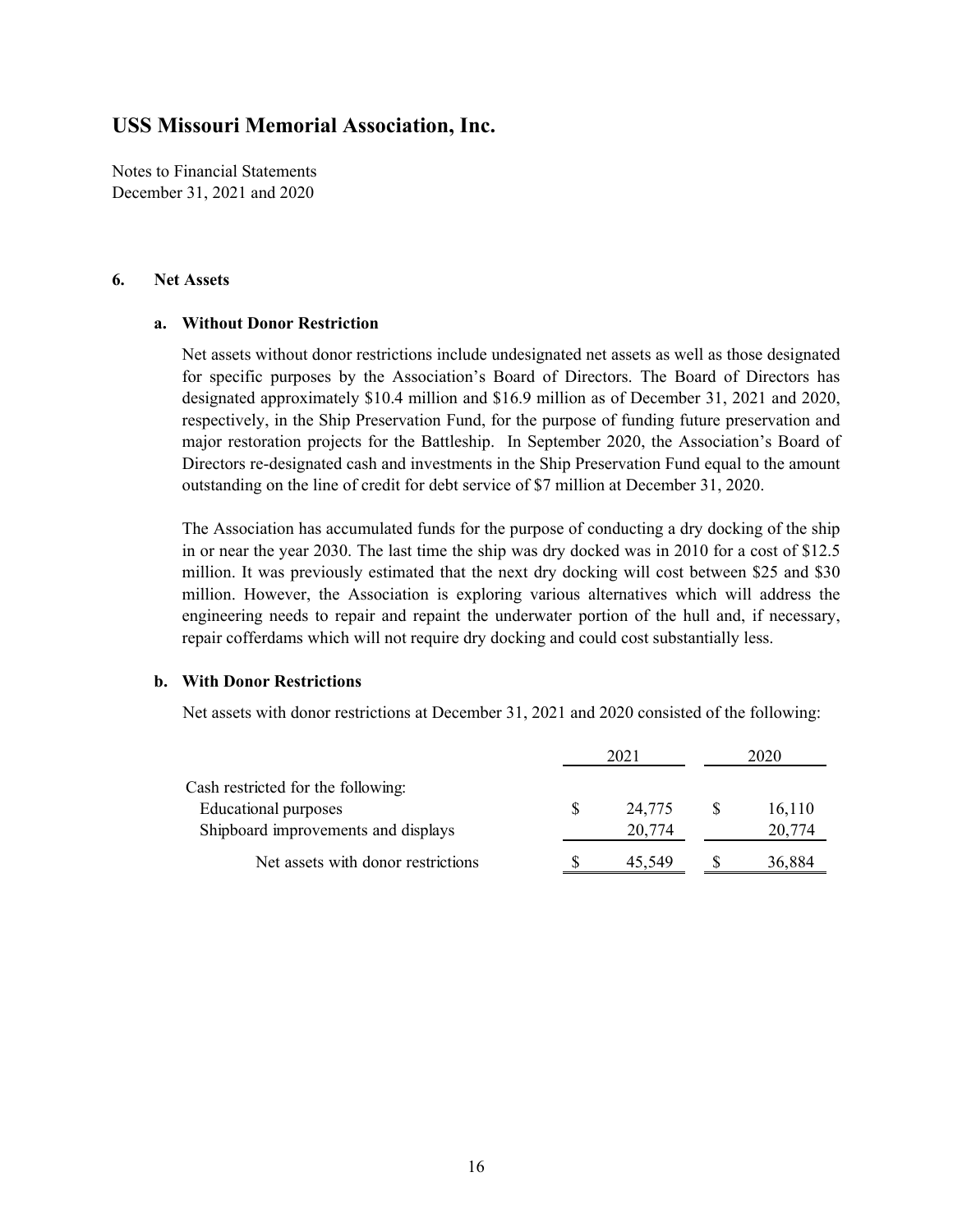Notes to Financial Statements December 31, 2021 and 2020

#### **6. Net Assets (continued)**

#### **b. With Donor Restriction (continued)**

Net assets with donor restrictions released from restrictions during the years ended December 31, 2021 and 2020 consisted of the following:

|                                                                                                                   | 2021             | 2020              |  |
|-------------------------------------------------------------------------------------------------------------------|------------------|-------------------|--|
| Restrictions satisfied by expenditures for:<br>Shipboard improvements and displays<br><b>Educational purposes</b> | 105,143<br>9,540 | 652,612<br>10,442 |  |
| Net assets with donor restrictions<br>released from restrictions                                                  | 114,683          | 663,054           |  |

#### **7. Employee Benefit Plan**

Substantially all full-time employees of the Association are eligible to participate in the Association's 401(k) retirement savings plan upon completion of one year of service. The plan provides for discretionary employee and employer contributions up to defined limits. For the years ended December 31, 2021 and 2020, the Association made employer contributions of approximately nil and \$93,000, respectively. Effective January 1, 2018, full time employees are allowed to participate in the Association's 401(k) retirement saving plan upon completion of six months of service. The Plan was amended to allow employees to contribute up to \$19,500 (or \$26,000, if the employee is over the age of 50), and allow discretionary employer matching up to 4 percent.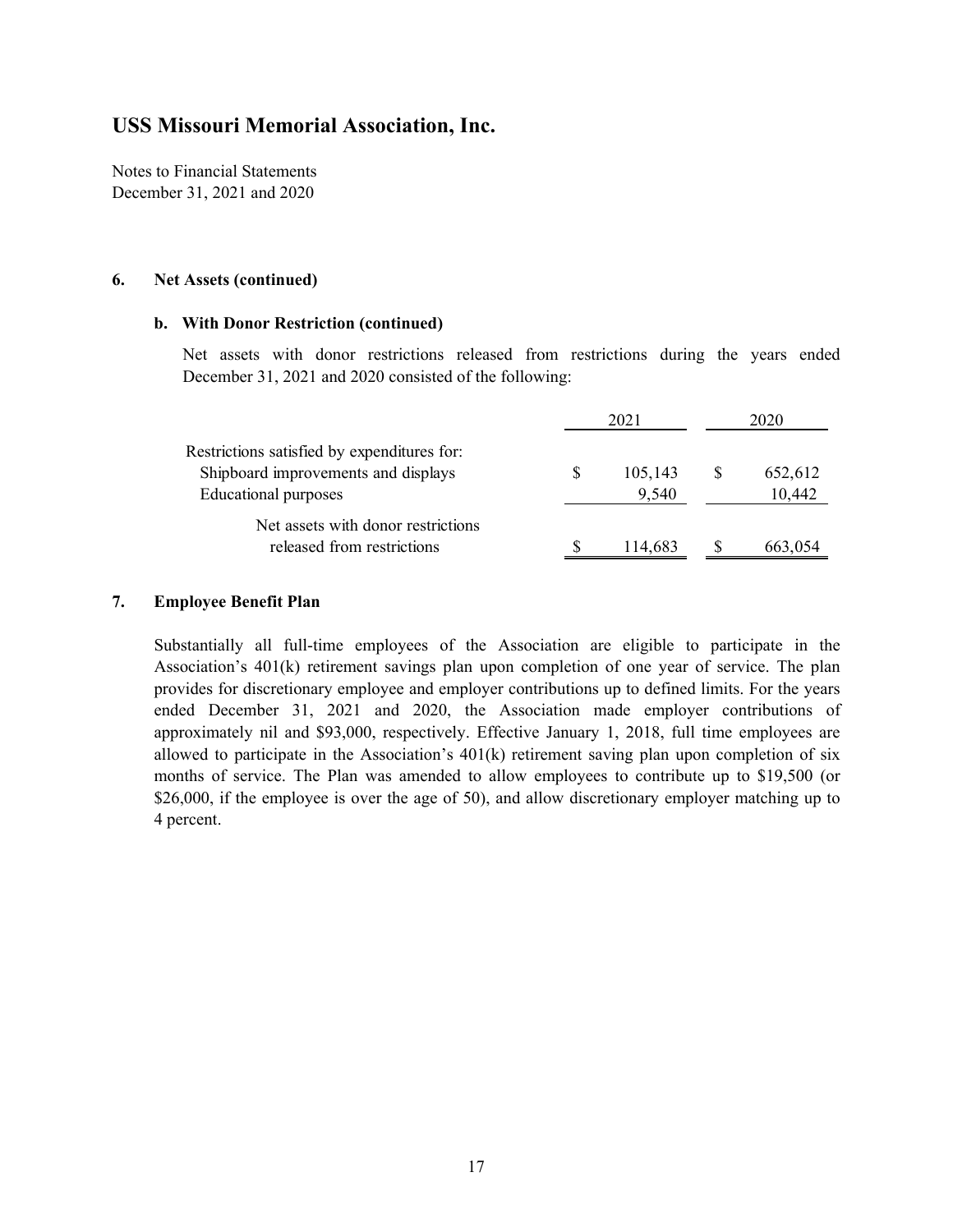Notes to Financial Statements December 31, 2021 and 2020

#### **8. Commitments and Contingencies**

#### **a. Operating Agreements**

The Association has an agreement with a company to provide ground transportation for visitors to the Battleship through 2021. In December 2021, the Association executed an agreement with a company to provide ground transportation for visitors to the Battleship through 2022. Ground transportation fees, based upon fixed hourly rates, were approximately \$551,000 in 2021 and \$229,000 in 2020 and are included in Program Services in the accompanying Statements of Activities.

The Association entered into an agreement with a company effective January 2019 to provide ticketing services for a term of 5 years. Ticketing and reservation expense include reimbursements for operating costs and a management fee that consists of: (a) three percent of gross receipts derived from onsite and online ticketing services, and (b) one percent of gross receipts derived from tour groups and online travel agency sales. The Association implemented a five percent ticketing service fee charge for onsite and online ticket purchases to help offset the additional ticketing and reservation fees. Ticketing and reservation expense was approximately \$611,000 in 2021 and \$359,000 in 2020 and are included in Program Services in the accompanying Statements of Activities.

#### **b. Litigation**

In the normal course of conducting its activities, the Association may be subject to various claims and litigation. Management believes that the resolution of these matters will not have a material adverse effect on the Association's financial position, results of operations or cash flows.

#### **c. Operating Leases**

The Association acts as lessor in leasing space to merchandise, food and beverage and photo concessionaires under the terms of certain operating leases. The leases provide for minimum or percentage rents based on visitor counts or gross revenues, as defined in the agreements, ending at various dates through December 31, 2024. Percentage rents from these leases are reported as commission income on the accompanying Statements of Activities for the years ended December 31, 2021 and 2020 and amounted to approximately \$798,000 and \$339,000, respectively.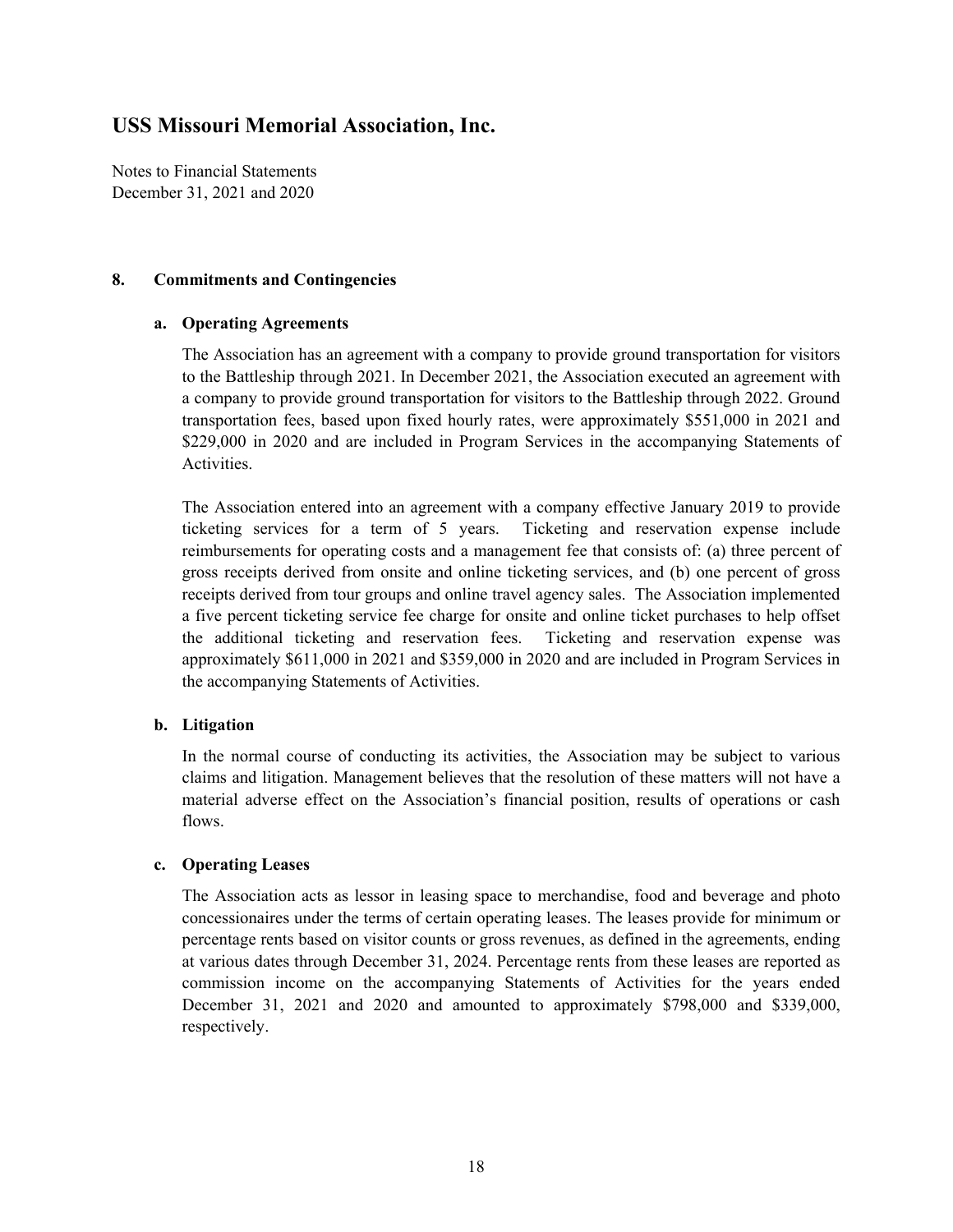Notes to Financial Statements December 31, 2021 and 2020

#### **8. Commitments and Contingencies (continued)**

#### **c. Operating Leases (continued)**

In March 2017, the Association signed a 25-year lease with the U.S. Navy which is effective January 1, 2017 through December 31, 2041. The lease requires the Association to pay percentage rent equal to six percent of the Association's ticket sales revenue, as defined in the lease agreement. In accordance with the lease agreement, the Association is required to pay estimated rent of \$35,000 per month. Estimated rents paid are trued up on an annual basis to equal an annual rent of six percent of the Association's ticket sales revenue. The Association made estimated rent payments of \$35,000 thru March 2020. As a result of closures of the Battleship during 2020 and 2021, estimated monthly payments were reduced to \$1, effective April 2020. Management estimated total rent expense for the years ended December 31, 2021 and 2020 to be approximately \$406,000 and \$170,000, respectively. As of December 31, 2021 and 2020, the Association deferred rent payable approximated nil and \$412,000, respectively.

The Association also receives credit towards the rent payments due for in-kind services provided by the Association to the U.S. Government. These credits totaled approximately \$129,000 and \$86,000 and are reported as special events revenue for the years ended December 31, 2021 and 2020, respectively.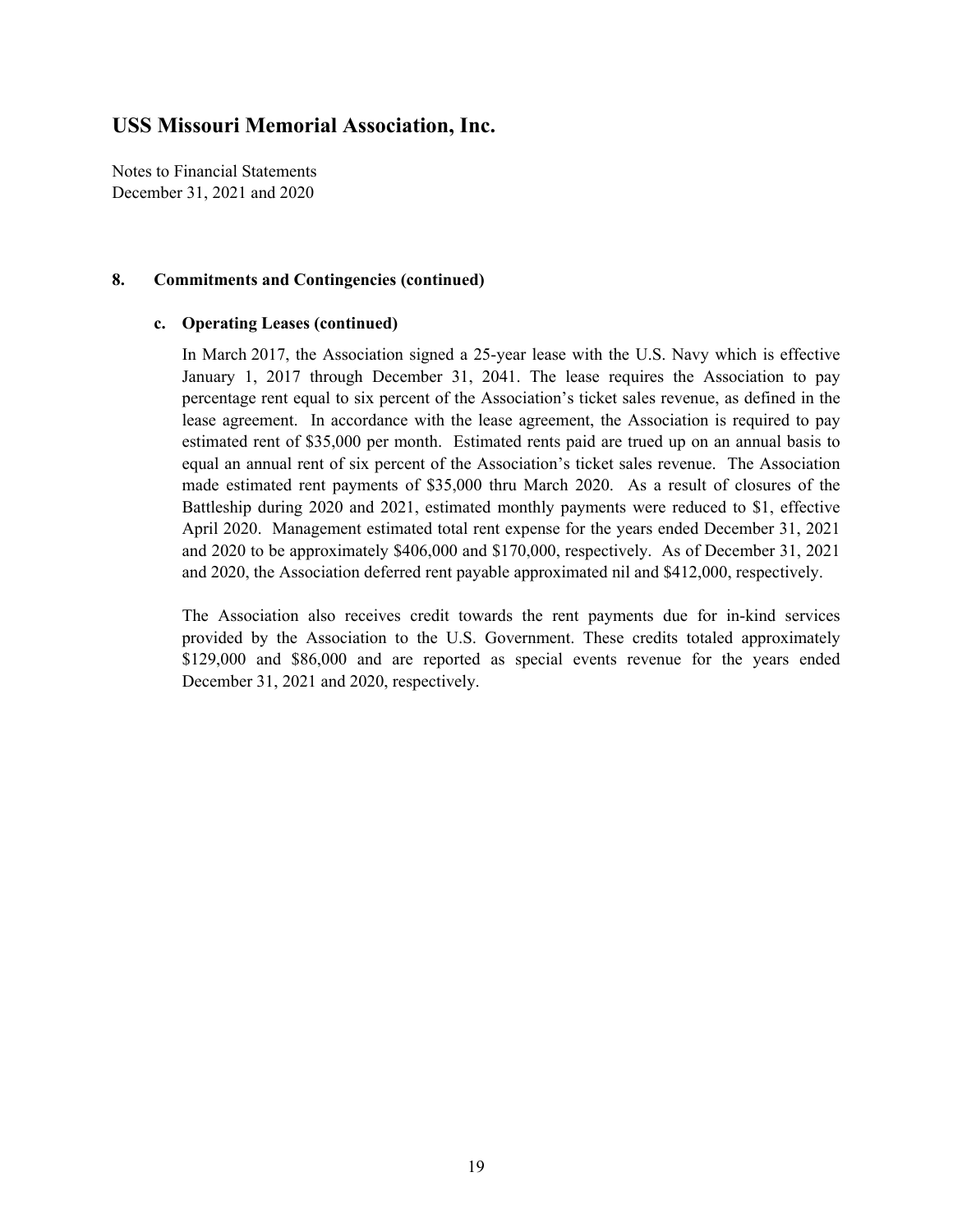Notes to Financial Statements December 31, 2021 and 2020

#### **9. Liquidity and Availability**

The following reflects the Association's financial assets as of December 31, 2021 and 2020, reduced by amounts not available for general use within one year because of board designations or donor-imposed restrictions.

|                                                                            | 2021 |                | 2020          |
|----------------------------------------------------------------------------|------|----------------|---------------|
| Financial assets:                                                          |      |                |               |
| Cash and cash equivalents                                                  | \$   | 1,165,618      | \$<br>133,359 |
| Cash, with donor restrictions                                              |      | 45,549         | 36,884        |
| Accounts receivable, net                                                   |      | 2,738,960      | 632,740       |
| Cash and investments                                                       |      | 10,415,689     | 16,850,200    |
| Financial assets, at year end                                              |      | 14, 365, 816   | 17,653,183    |
| Less those unavailable for general expenditure<br>within one year, due to: |      |                |               |
| Board designated for ship preservation                                     |      |                |               |
| and line of credit                                                         |      | (10, 415, 689) | (16,850,200)  |
| Donor restricted                                                           |      | (45, 549)      | (36, 884)     |
| Financial assets available to meet cash needs for                          |      |                |               |
| general expenditures within one year                                       |      | 3.904.578      | 766,099       |

The Association structures its financial assets to be available as its general expenditures, liabilities, and other obligations become due. The Association's board designated assets are designated for the purchase of equipment and shipboard improvements, for ship preservation and the line of credit. These assets are limited in use, which are more fully described in Note 2 and are not available for general expenditure within the next year. However, the board designated amounts of \$10,415,689 and \$16,850,200 as of December 31, 2021 and 2020, respectively, could be made available, if necessary.

As part of the Association's liquidity management plan, cash in excess of daily requirements are invested in short-term investments and money market funds.

Additionally, the Association maintains a line of credit, as discussed in more detail in Note 4. As of December 31, 2021 and 2020, \$5 million and \$2 million remained available on the Association's line of credit, respectively.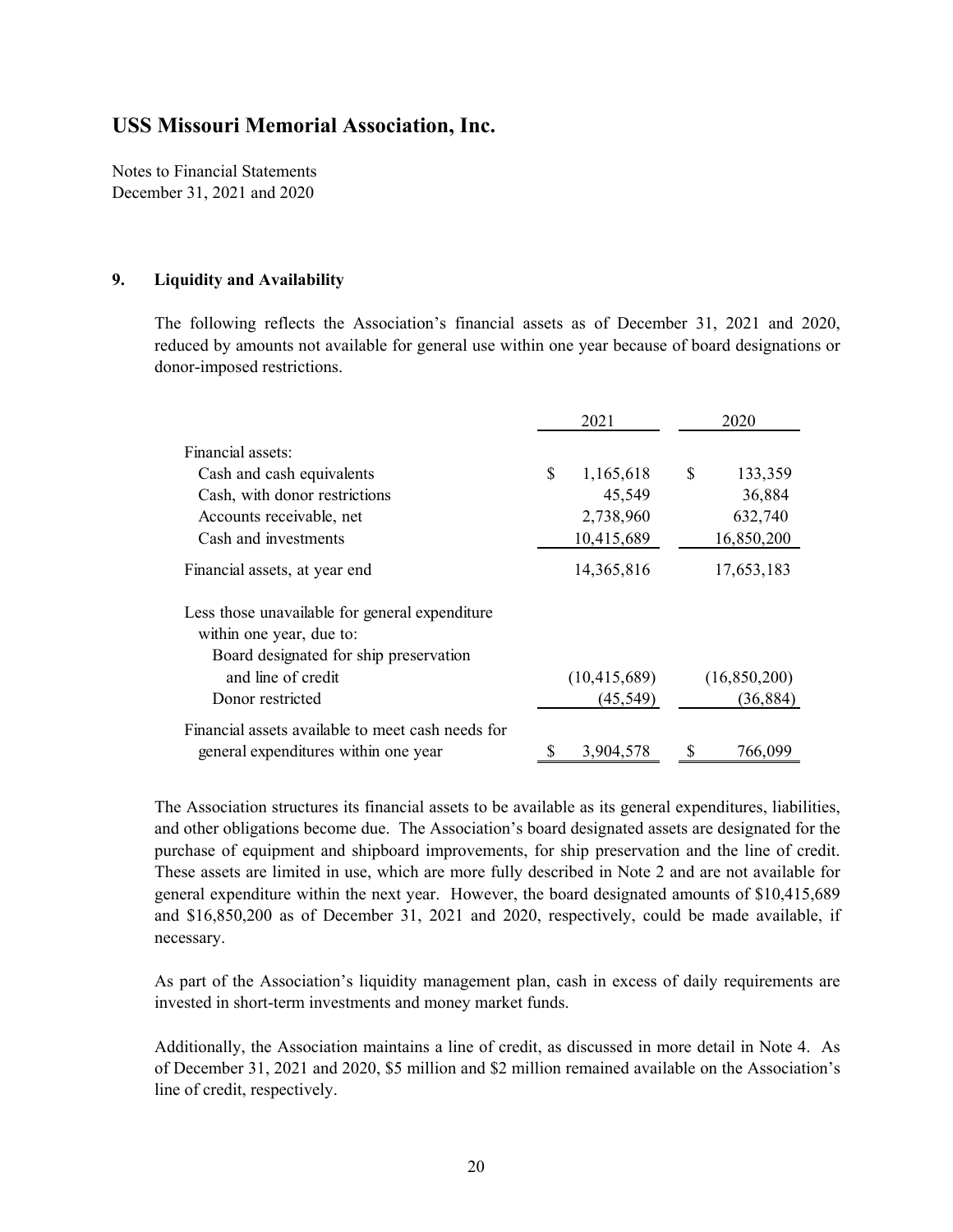Notes to Financial Statements December 31, 2021 and 2020

#### **10. Custodial Funds - 75th WWII Commemoration**

Effective September 1, 2019, the Association and the  $75<sup>th</sup>$  WWII Commemoration Committee Hawaii (the Committee), solicited donors and contributions for the Commemoration of the  $75<sup>th</sup>$ Anniversary of the end of World War II (the WWII Commemoration). The activities, programs and events associated with the WWII Commemoration were the responsibility of the Committee. The Association was responsible to collect all donations and contributions related to the WWII Commemoration and to disburse approved expenditures. The Association recorded these funds as a custodial fund with a corresponding credit to a liability in the accompanying financial statements.

The remaining funds of \$32,625 are being held for any remaining expenses related to the 75th WWI Commemoration.

#### **11. CARES Act and Other Federal Assistance**

The CARES Act, which was enacted on March 27, 2020, provided for fiscal relief in 2020 and 2021 for entities impacted by the coronavirus pandemic. In April 2020, the Association applied for and received a \$1,434,200 Paycheck Protection Program (PPP) loan from a bank. The U.S. Small Business Administration (SBA) established the PPP loan program under the CARES Act to fund an entity's payroll and other applicable costs. All or a portion of the loan, which matures two years from the date of funding and bears interest at 1%, may be forgiven if the Association meets the compliance requirements established by the SBA and other federal agencies.

Management concluded that, as of December 31, 2020, the Association had met the compliance requirements established by the SBA and other federal agencies and, accordingly, recognized the SBA PPP loan as CARES and Consolidated Appropriations Act federal assistance revenue in the accompanying financial statements. That conclusion was confirmed with the forgiveness of the PPP loan by the SBA on March 1, 2021.

The CARES Act also provided for an Employee Retention Credit, a refundable tax credit against certain employment taxes based on qualified wages an eligible employer pays to employees after March 12, 2020 and before January 1, 2021. In February 2021, the Association applied for \$1,193,650 in employee retention credits based on such qualified wages for 2020. This amount was received in March 2022 and recorded in the accompanying 2021 financial statements as CARES and Consolidated Appropriations Act federal assistance revenues.